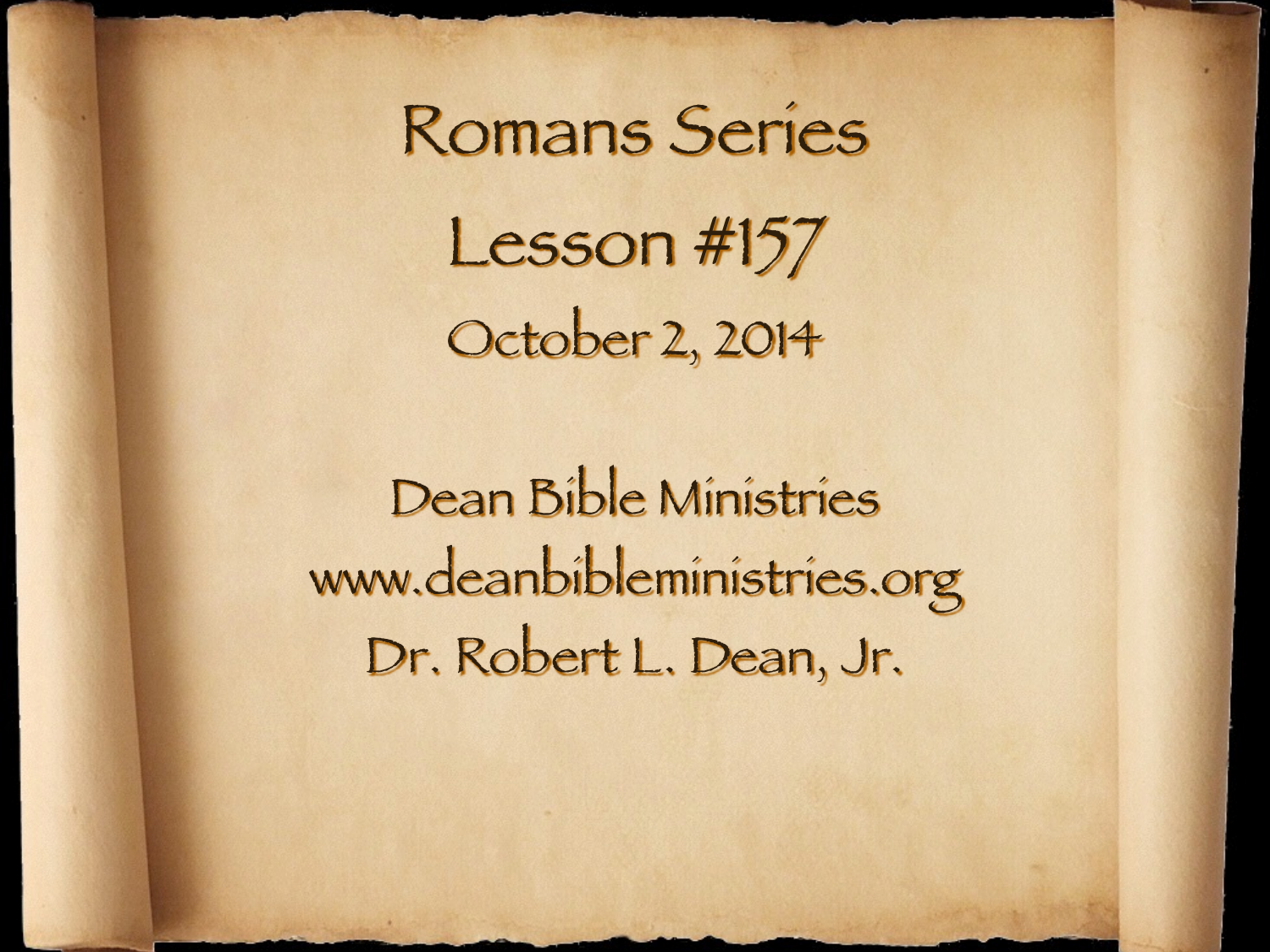# **The Gospel; Faith Rest Drill; Spiritual Growth Romans 15:13–16**

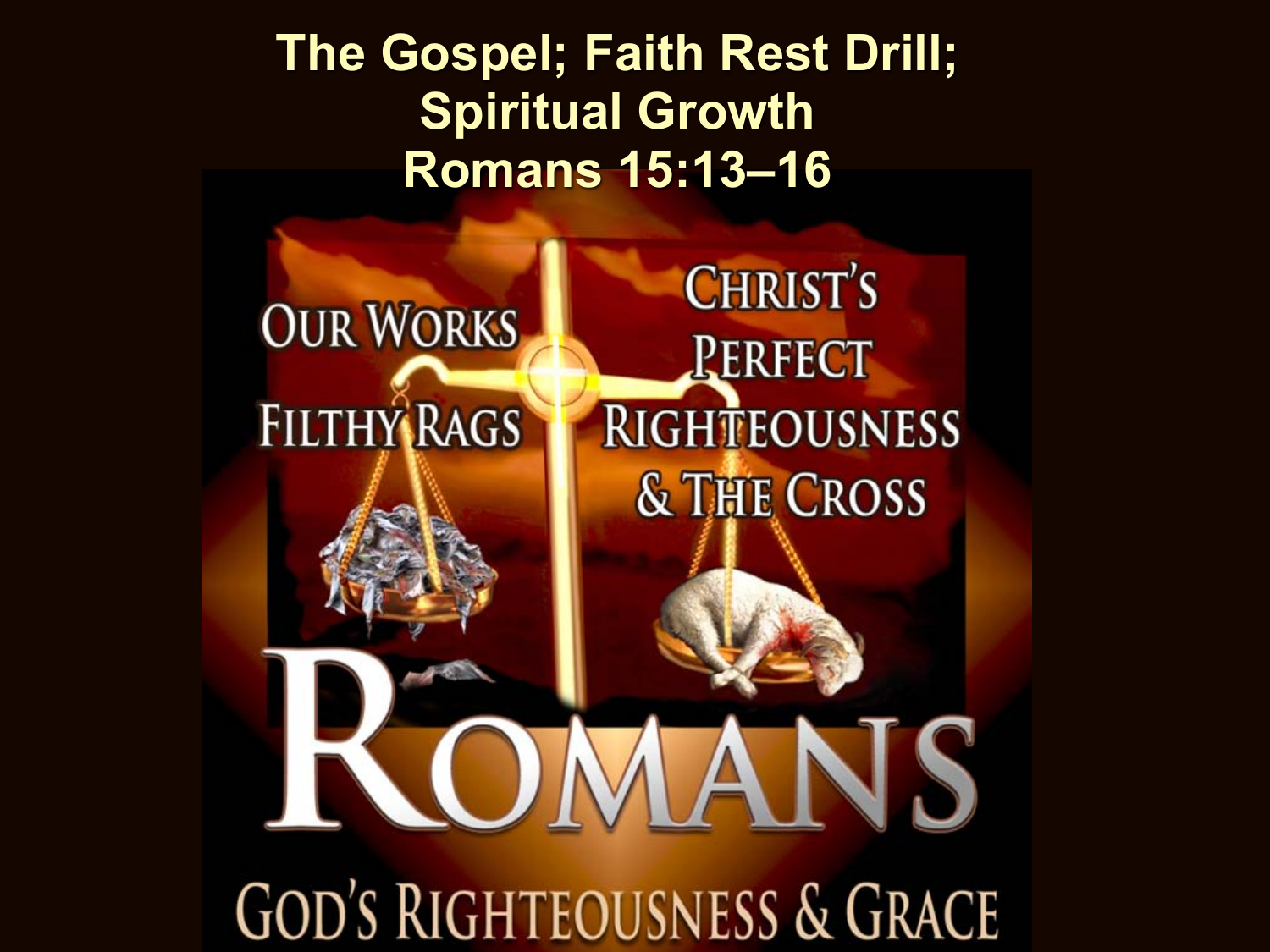## **Paul's Conclusion: Romans 15:14–33**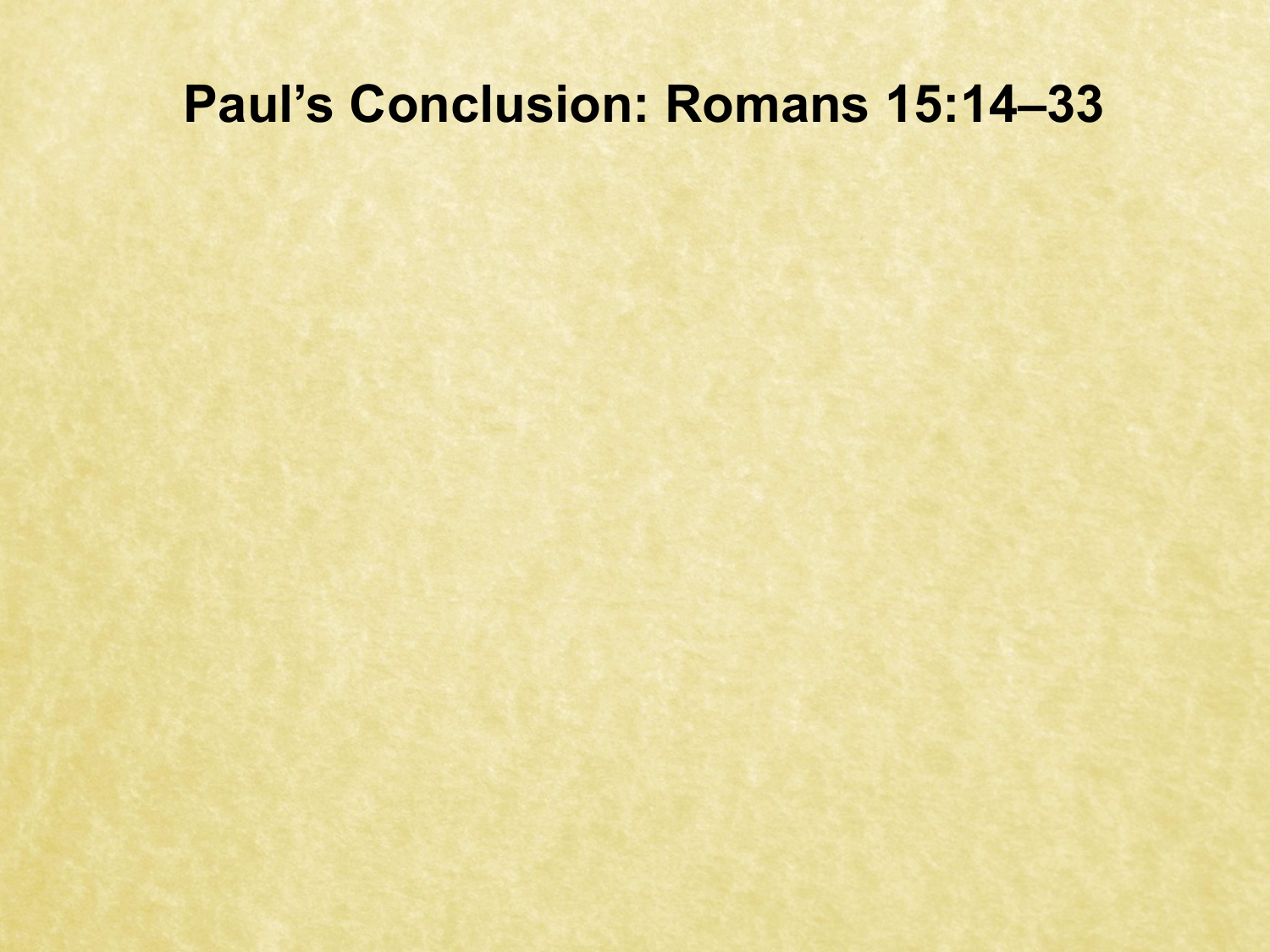**1. Like Paul, we should have serving the gospel as the central priority of life.**

**Rom. 1:1, "Paul, a bondservant of Jesus Christ, called to be an apostle, separated to the gospel of God."** 

**Rom. 1:9, "For God is my witness, whom I serve with my spirit in the gospel of His Son, that without ceasing I make mention of you always in my prayers,"** 

Rom. 1:15, "So, as much as is in me, <u>I am ready to</u> **preach the gospel to you who are in Rome also.**  Rom. 1:16, "For I am not ashamed of the gospel of **Christ, for it is the power of God to salvation for everyone who believes, for the Jew first and also for the Greek."**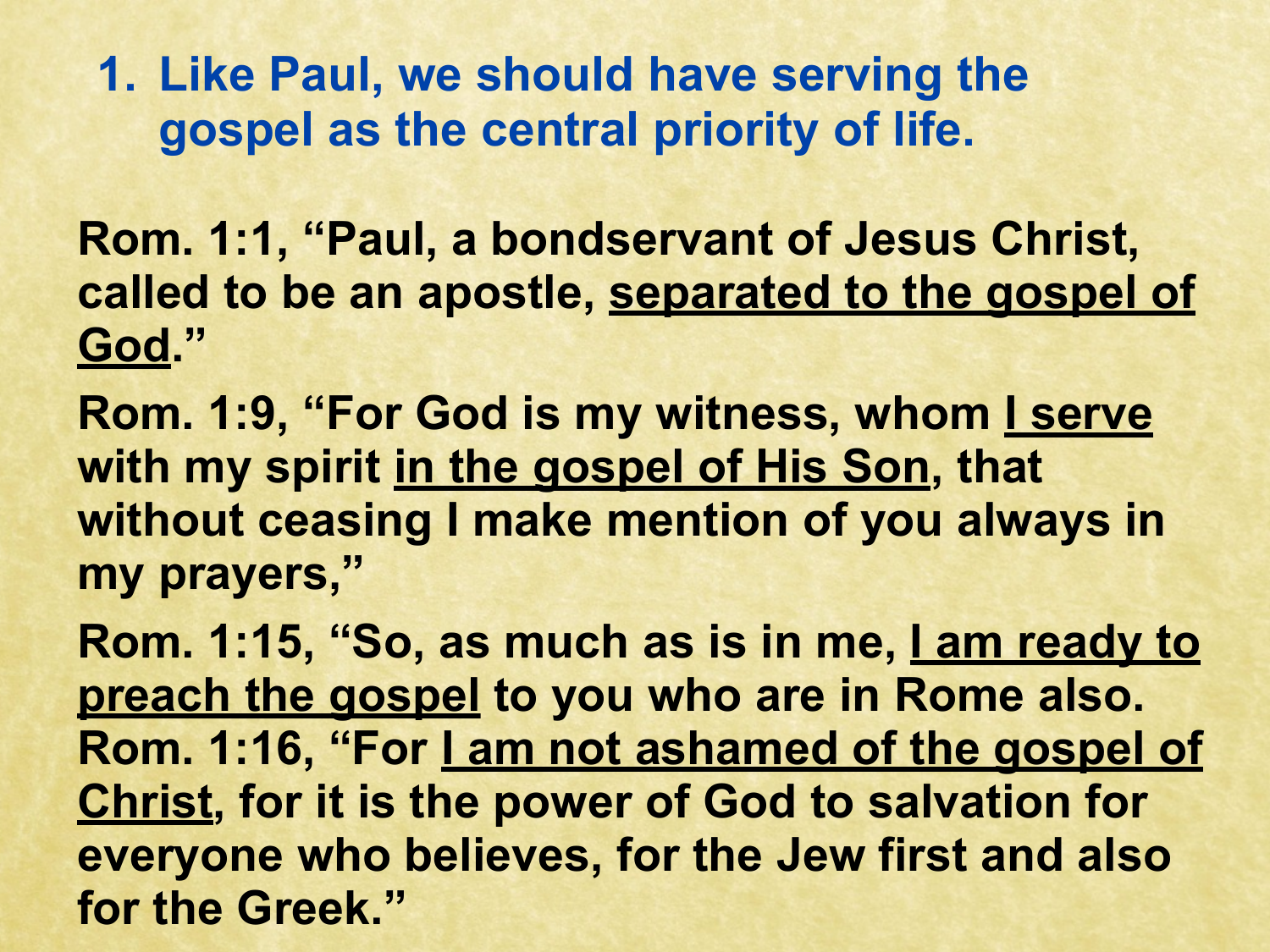**1. Like Paul, we should have serving the gospel as the central priority of life.**

**Rom. 15:16, "that I might be a minister of Jesus Christ to the Gentiles, ministering the gospel of God, that the offering of the Gentiles might be acceptable, sanctified by the Holy Spirit."** 

**Rom. 15:19, "in mighty signs and wonders, by the power of the Spirit of God, so that from Jerusalem and round about to Illyricum I have fully preached the gospel of Christ.** 

**Rom. 15:20, "And so I have made it my aim to preach the gospel, not where Christ was named, lest I should build on another man's foundation,"** 

**Rom. 16:25, "Now to Him who is able to establish you according to my gospel and the preaching of Jesus Christ, according to the revelation of the mystery kept secret since the world began"**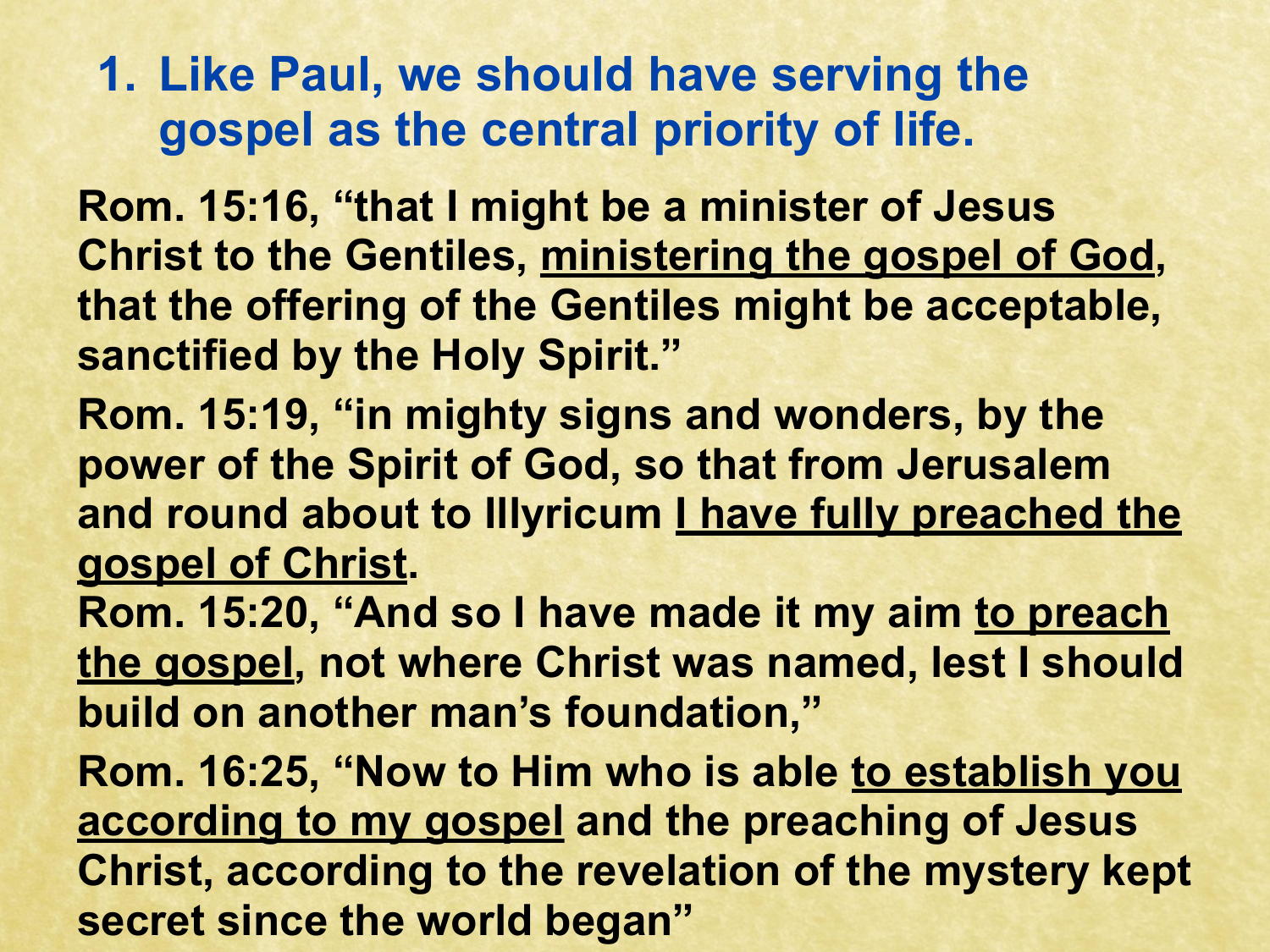**Rom. 1:9, "For God is my witness, whom I serve with my spirit in the gospel of His Son, that without ceasing I make mention of you always in my prayers,"**

> *λ***ατρεύω** *latreuō* **pres act indic 1 sing to serve, worship, i.e., priestly service**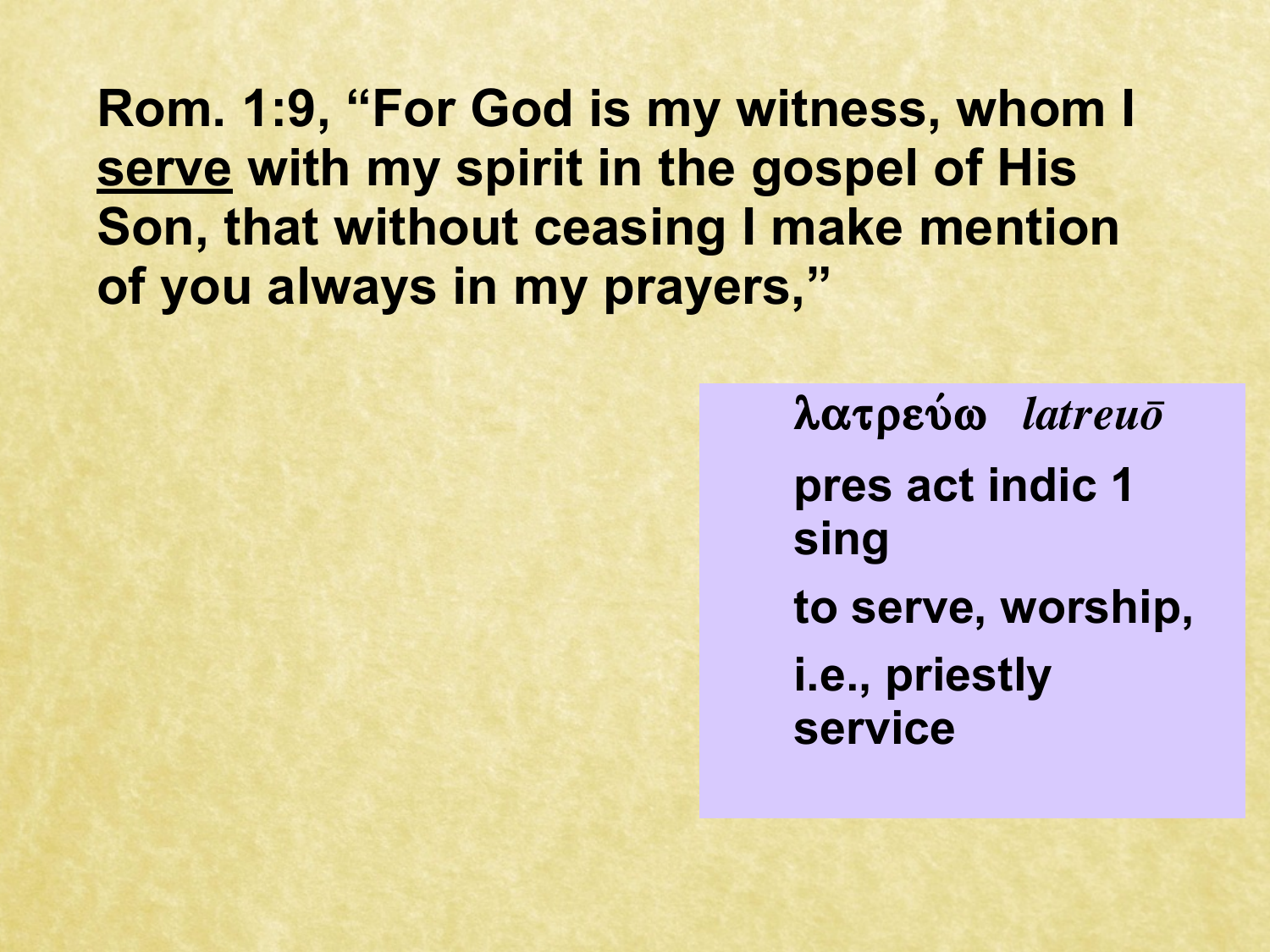Rom. 1:25, "who exchanged the truth of God for the lie, and worshiped and served the creature rather than the Creator, who is blessed forever. Amen."

> $\lambda \alpha \tau \rho \varepsilon \omega \omega$  *latreuo* pres act indic 1 sing to serve, worship, i.e., priestly **service**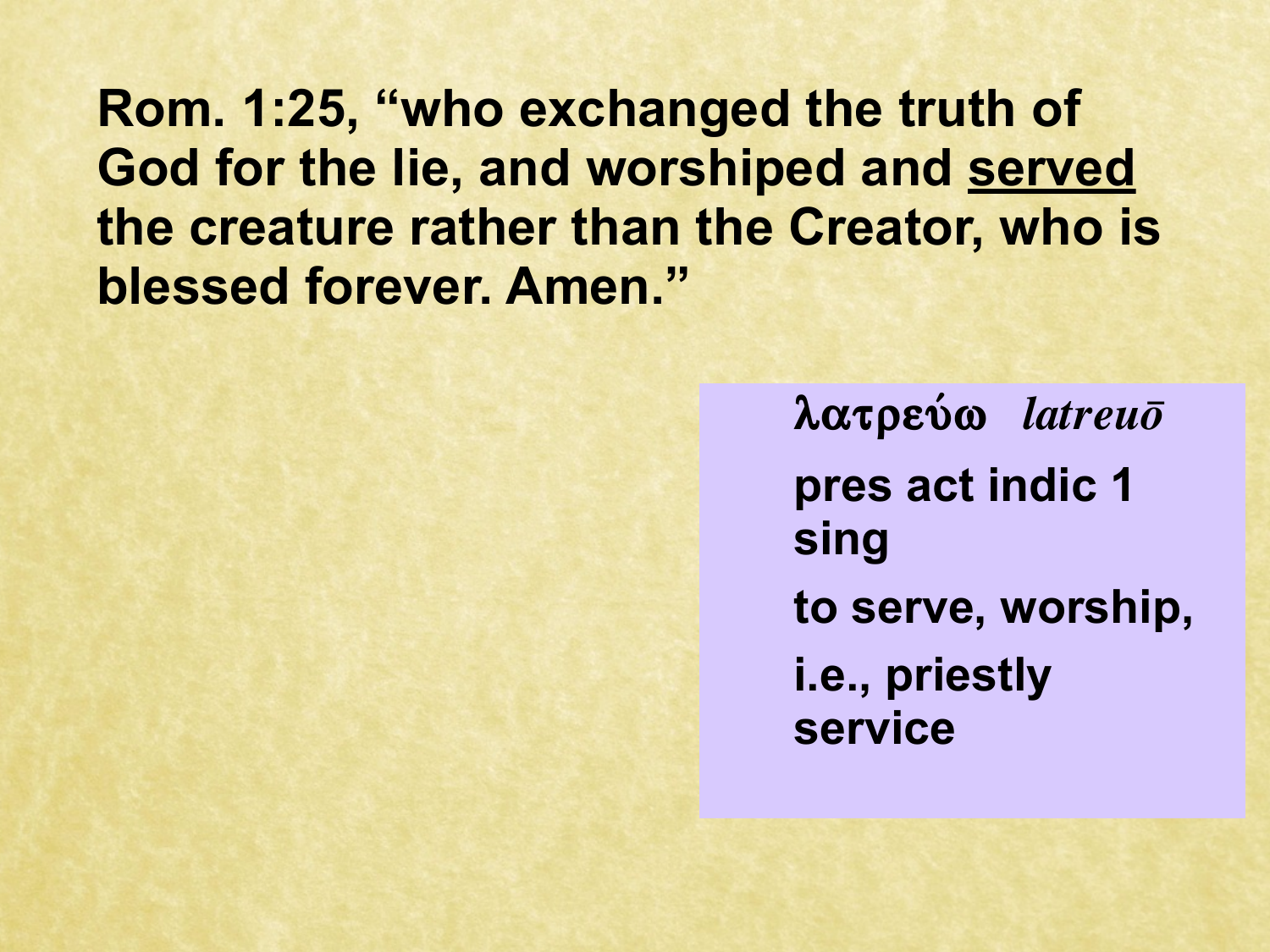Rom. 12:1, "I beseech you therefore, brethren, by the mercies of God, that you present your bodies a living sacrifice, holy, acceptable to God, which is your reasonable service."

λατρεία latreia acc fem sing service, worship  $\lambda \alpha \tau \rho \varepsilon \acute{\omega} \omega$  *latreuo* pres act indic 1 sing to serve, worship, i.e., priestly **service**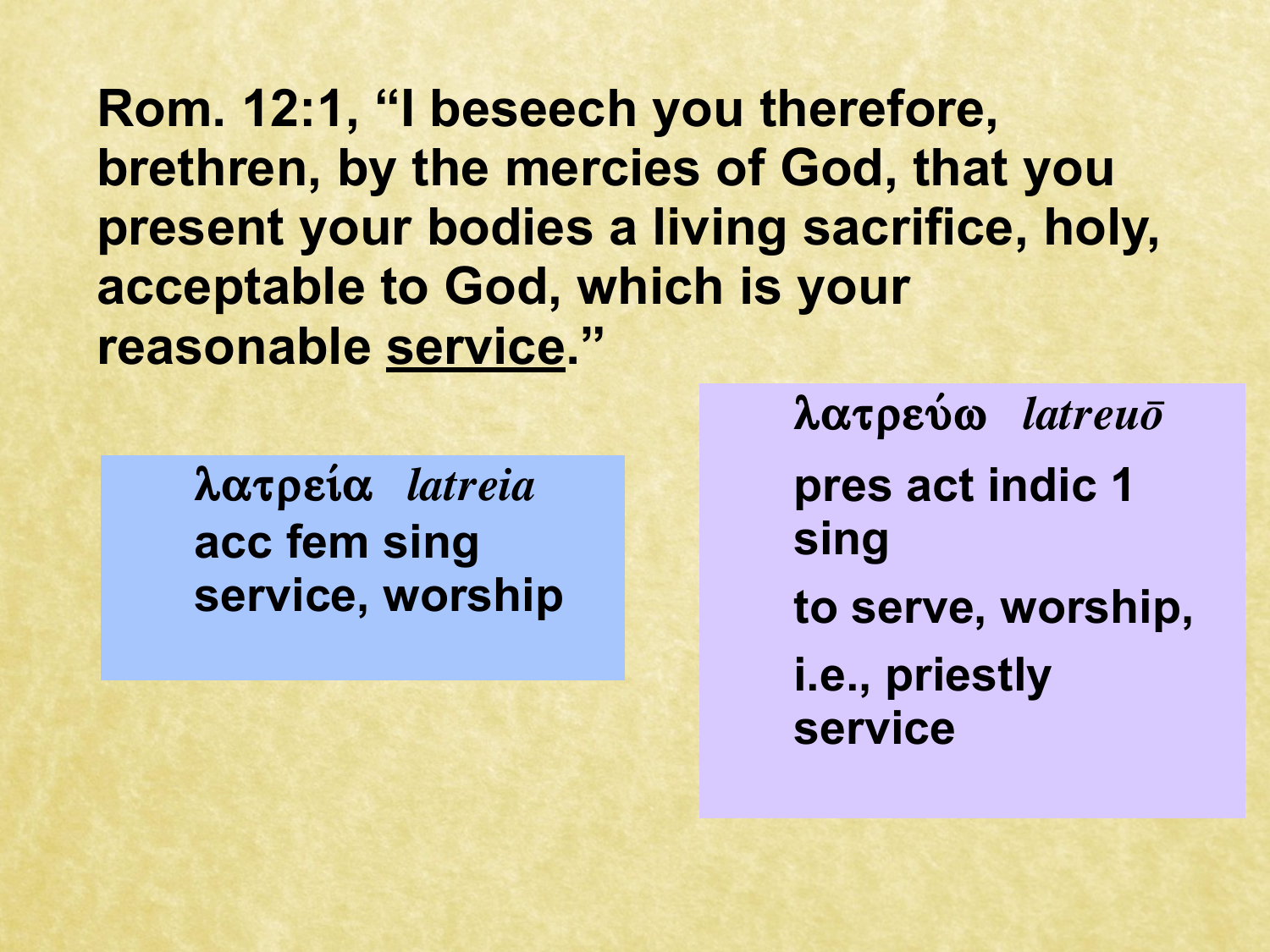**Rom. 15:16, "that I might be a minister of Jesus Christ to the Gentiles, ministering the gospel of God, that the offering of the Gentiles might be acceptable, sanctified by the Holy Spirit."**

 $\lambda$ ειτουργός *leitourgos* **acc masc sing "servant, minister"**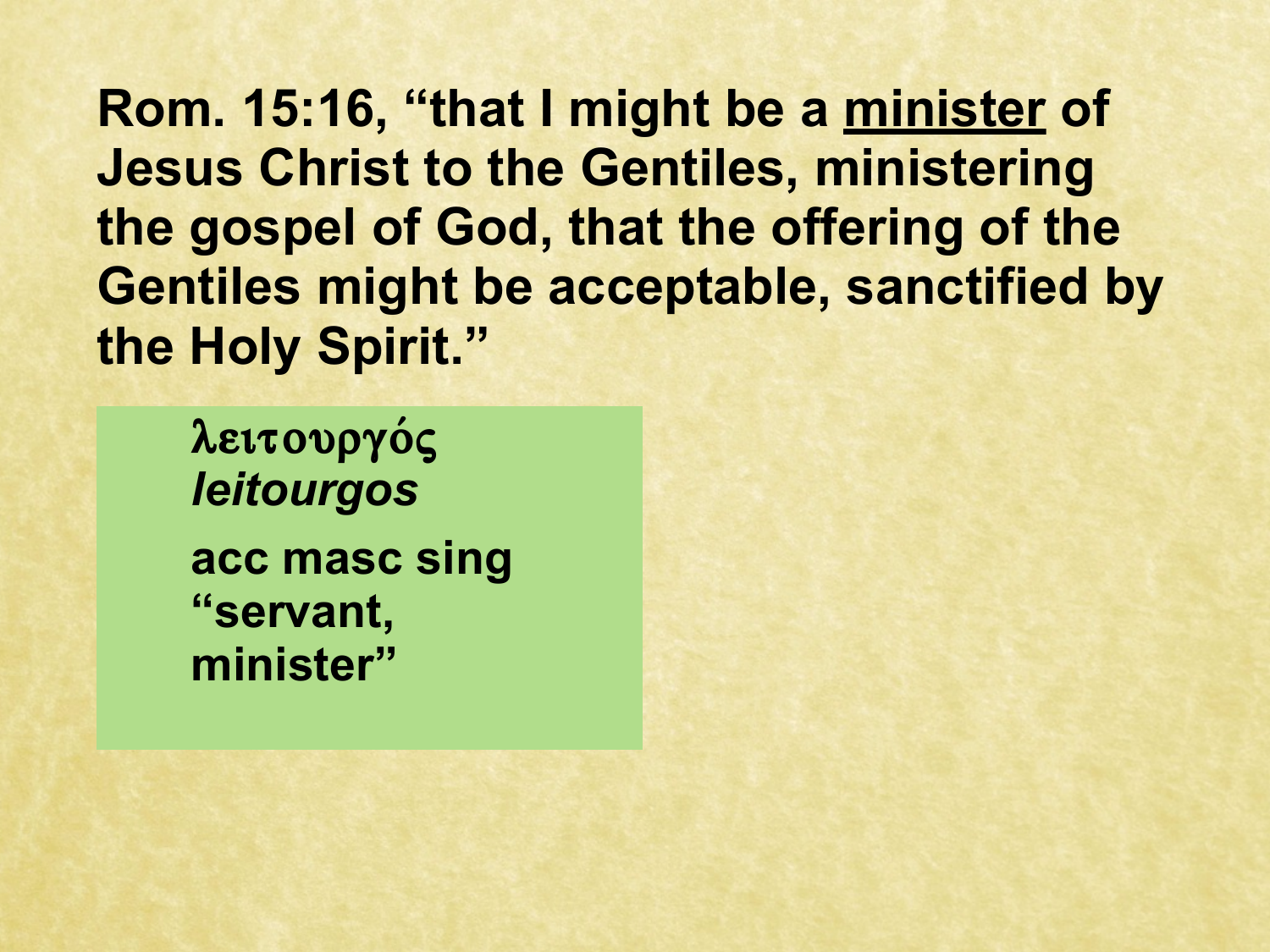**Heb. 8:1, "Now this is the main point of the things we are saying: We have such a High Priest, who is seated at the right hand of the throne of the Majesty in the heavens,** 

**Heb. 8:2, "a Minister of the sanctuary and of the true tabernacle which the Lord erected, and not man. "**

 $\lambda$ ειτουργός *leitourgos* **acc masc sing "servant, minister"**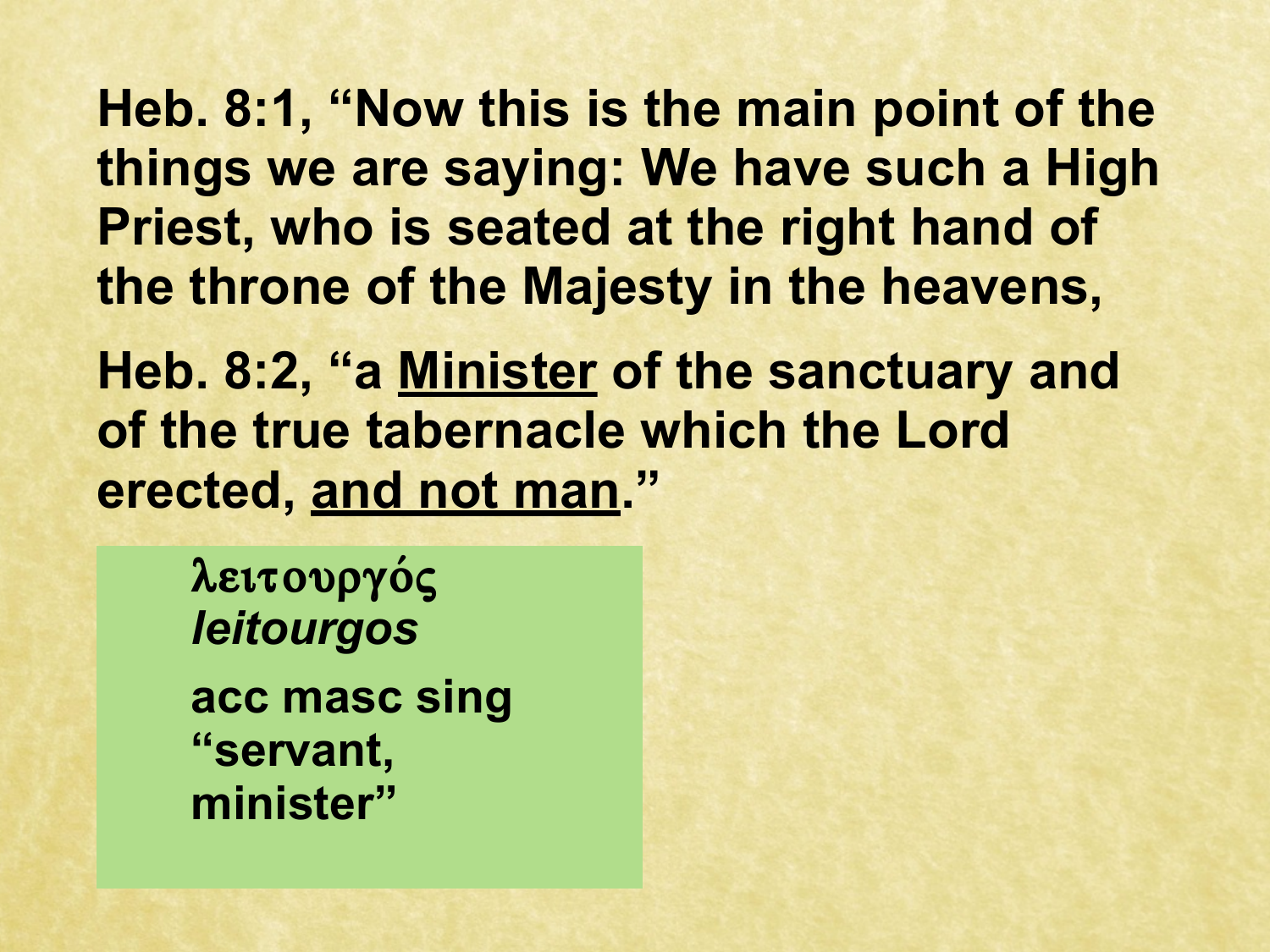**Phil. 2:25, "Yet I considered it necessary to send to you Epaphroditus, my brother, fellow worker, and fellow soldier, but your messenger and the one who ministered to my need;"**

 $\lambda$ ειτουργός *leitourgos* **acc masc sing "servant, minister"**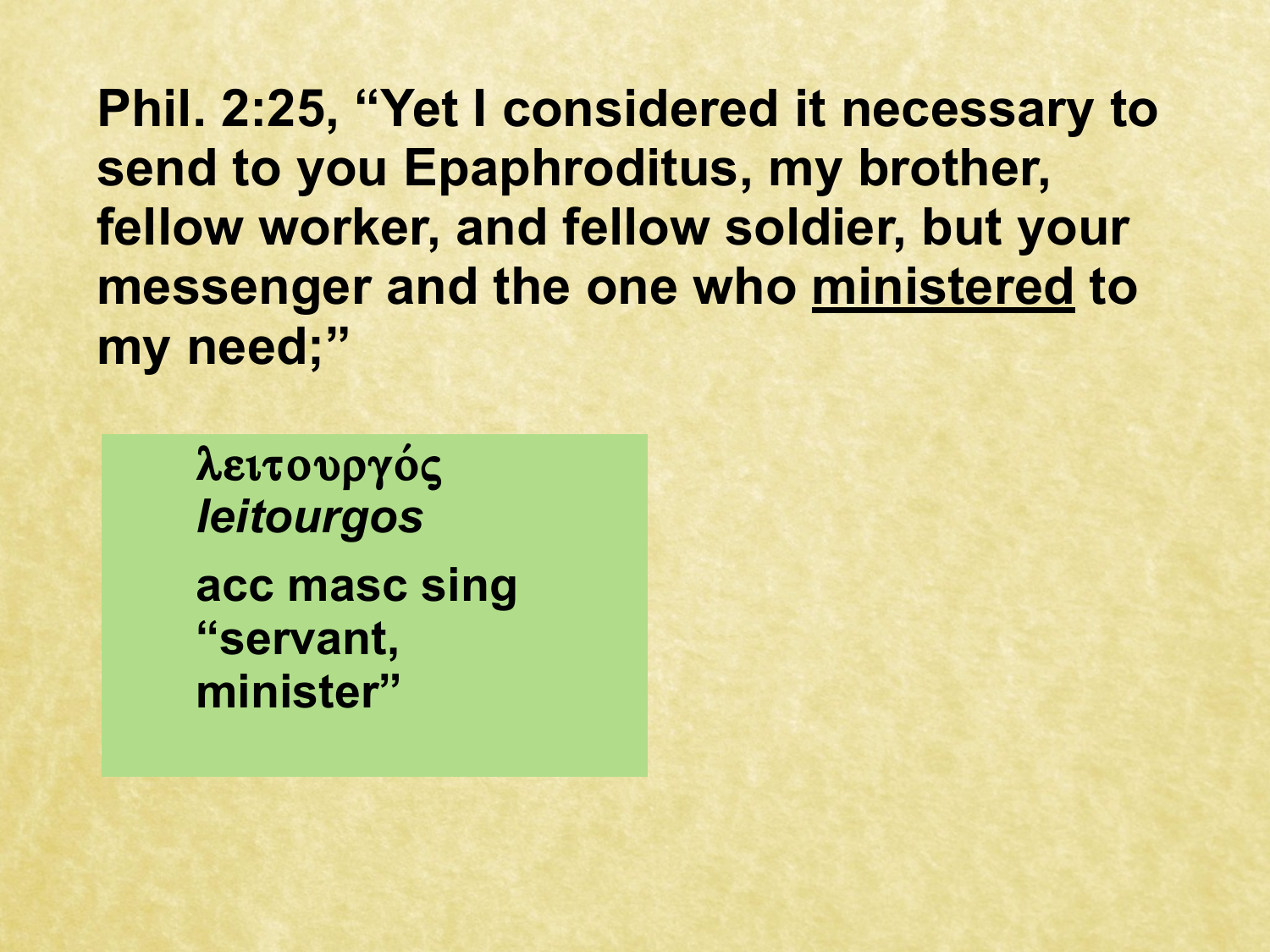Rom. 15:16, "that I might be a minister of **Jesus Christ to the Gentiles, ministering** the gospel of God, that the offering of the **Gentiles might be acceptable, sanctified by** the Holy Spirit."

λειτουργός leitourgos acc masc sing "servant, minister"

ίερουργέω hierourgeō pres act part masc sing acc "to serve as priest"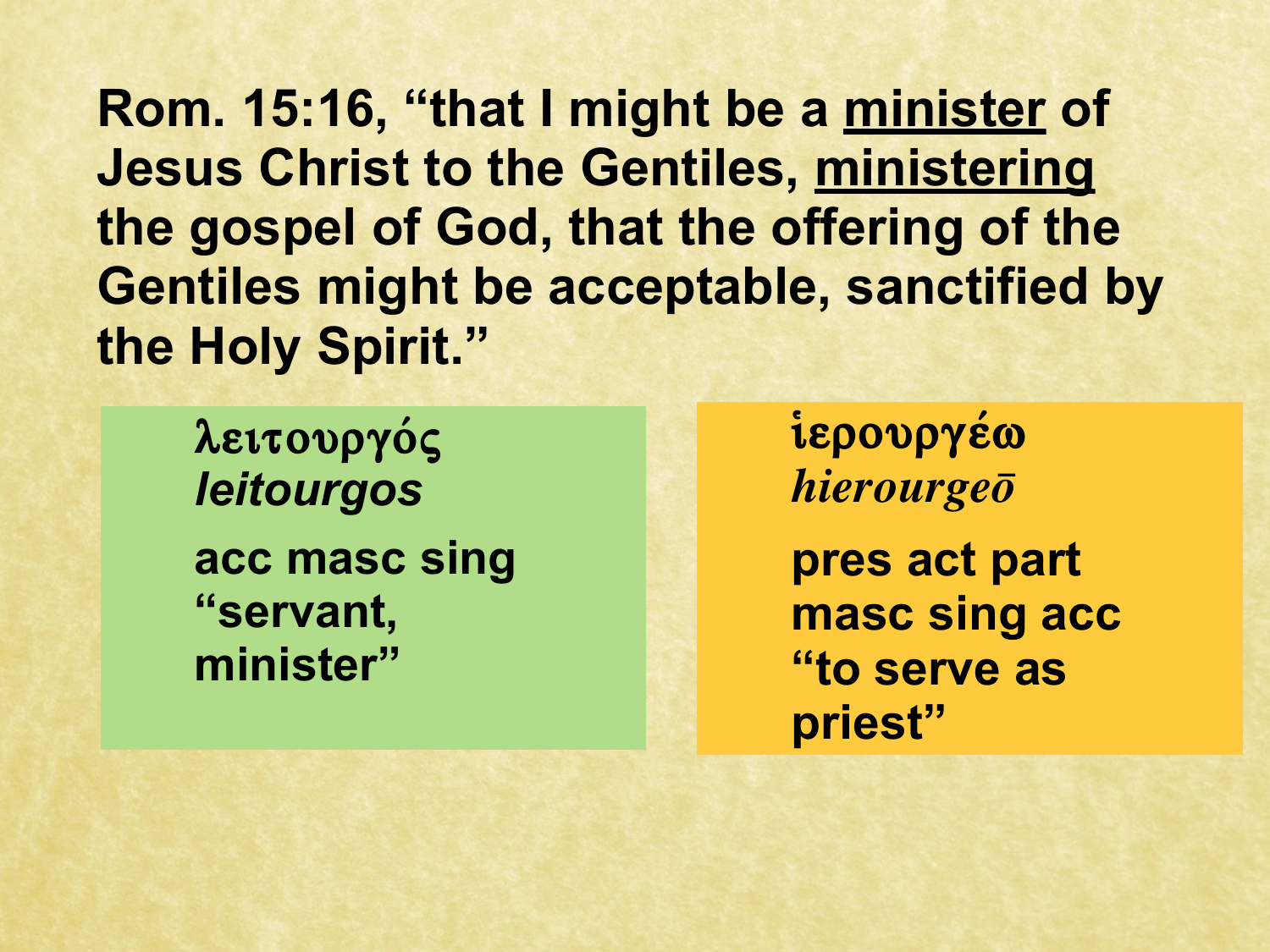Rom. 15:16, "that I might be a minister of **Jesus Christ to the Gentiles, ministering** the gospel of God, that the offering of the Gentiles might be acceptable, sanctified by the Holy Spirit."

λειτουργός leitourgos acc masc sing "servant, minister"

ίερουργέω hierourgeō pres act part masc sing acc "to serve as priest"

προσφορά prosphora nom fem sing "offering"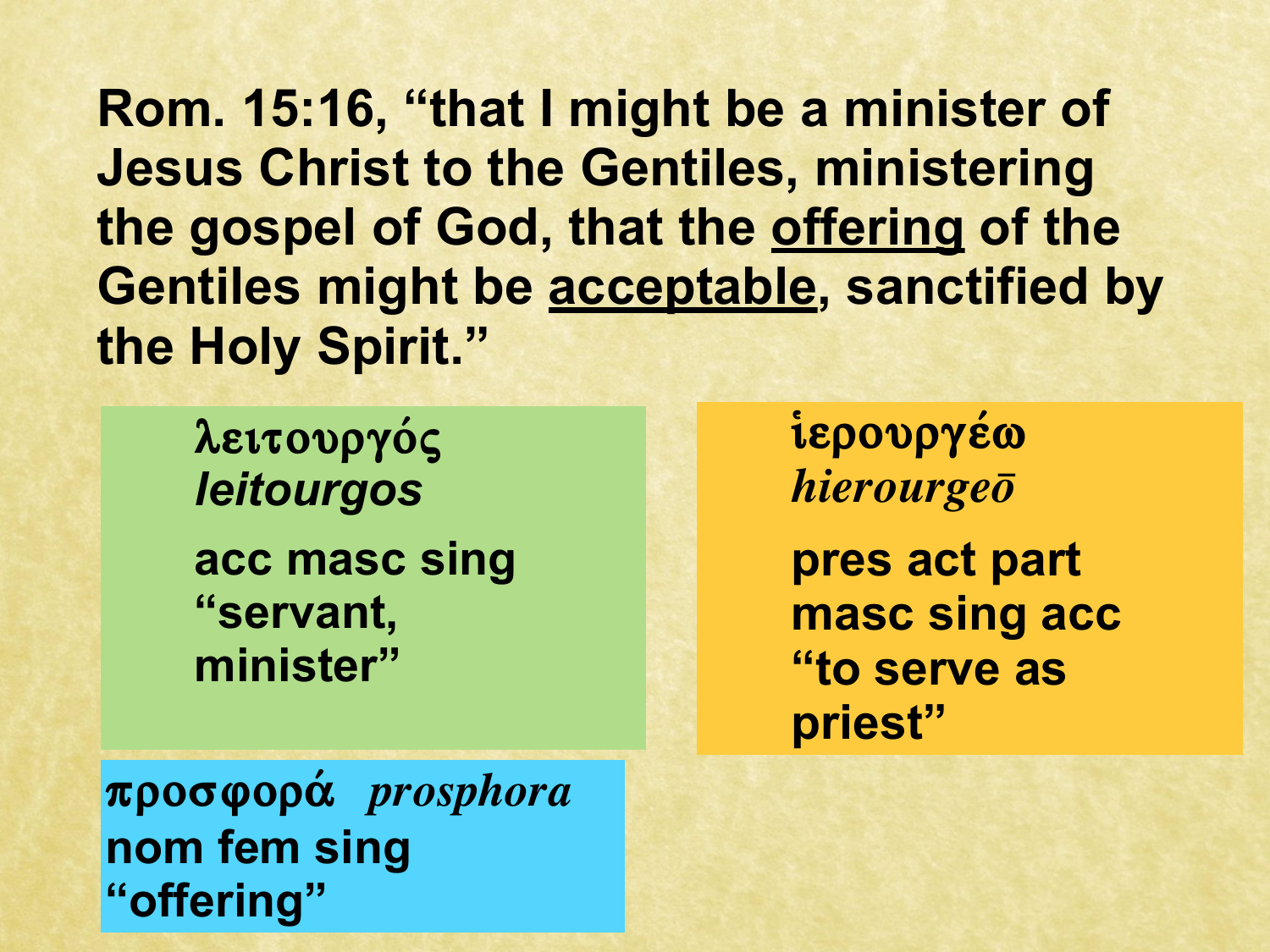**Eph. 5:2, "And walk in love, as Christ also has loved us and given Himself for us, an offering and a sacrifice to God for a sweetsmelling aroma."**

**prosfora¿** *prosphora* **nom fem sing "offering"**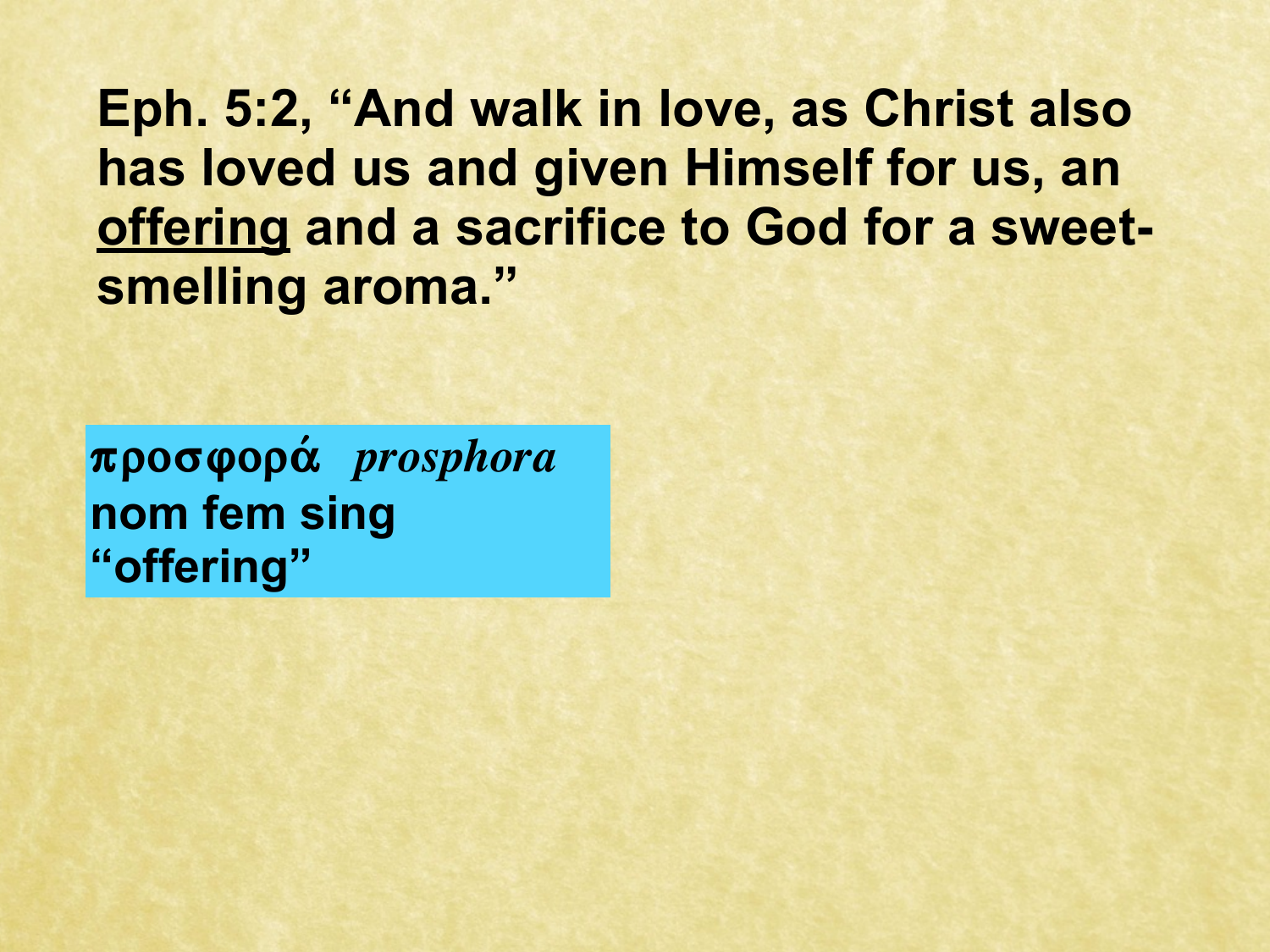**Rom. 15:16, "that I might be a minister of Jesus Christ to the Gentiles, ministering the gospel of God, that the offering of the Gentiles might be acceptable, sanctified by the Holy Spirit."**

 $\lambda$ ειτουργός *leitourgos* **acc masc sing "servant, minister"** 

**prosfora¿** *prosphora* **nom fem sing "offering"**

<u>ἱερουργέω</u> *hierourgeo* **pres act part masc sing acc "to serve as priest"** εύπρόσδεκτος **(***euprosdektos***), "acceptable, pleasant, welcome"**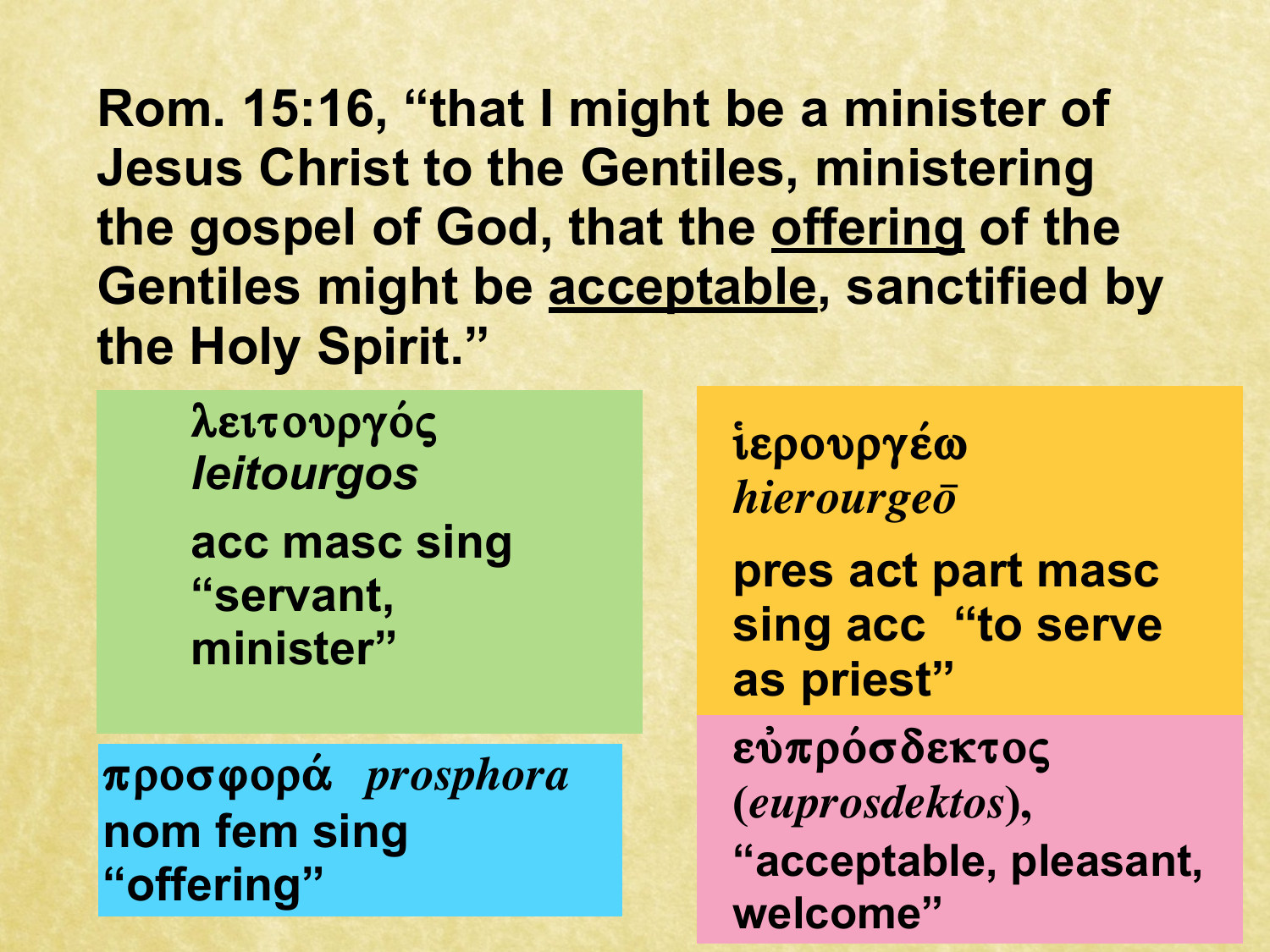Rom. 15:16, "that I might be a minister of **Jesus Christ to the Gentiles, ministering** the gospel of God, that the offering of the **Gentiles might be acceptable, sanctified by** the Holy Spirit."

> $\alpha$ γιάζω hagiaz $\bar{o}$ perf pass part fem sing nom "to sanctify, set apart, pertaining to our sanctification, spiritual growth"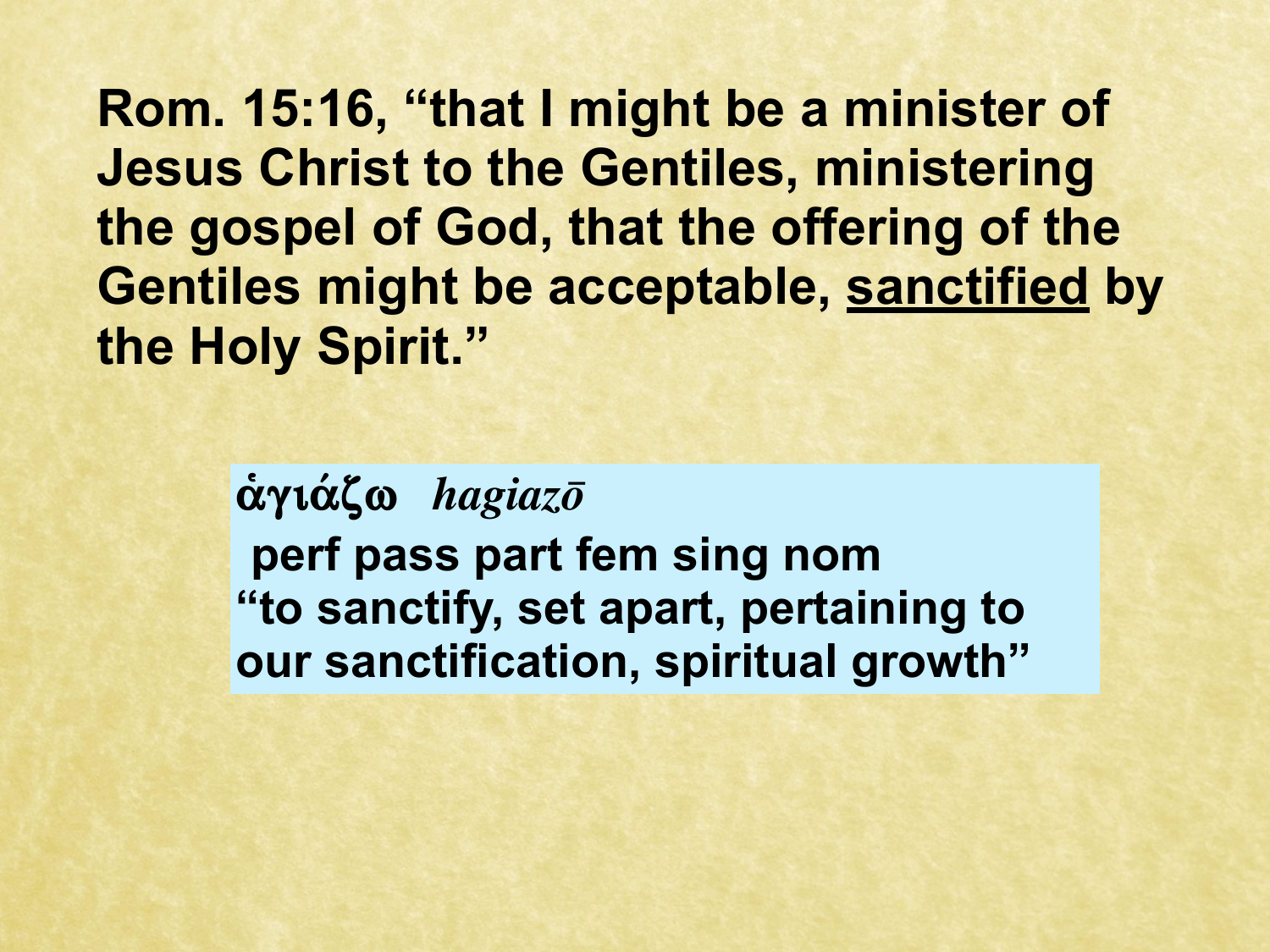**Rom. 15:16, "that I might be a minister of Jesus Christ to the Gentiles, ministering the gospel of God, that the offering of the Gentiles might be acceptable, sanctified by the Holy Spirit."**

**eujagge÷lion** *euaggelion* **acc neut sing good news, gospel**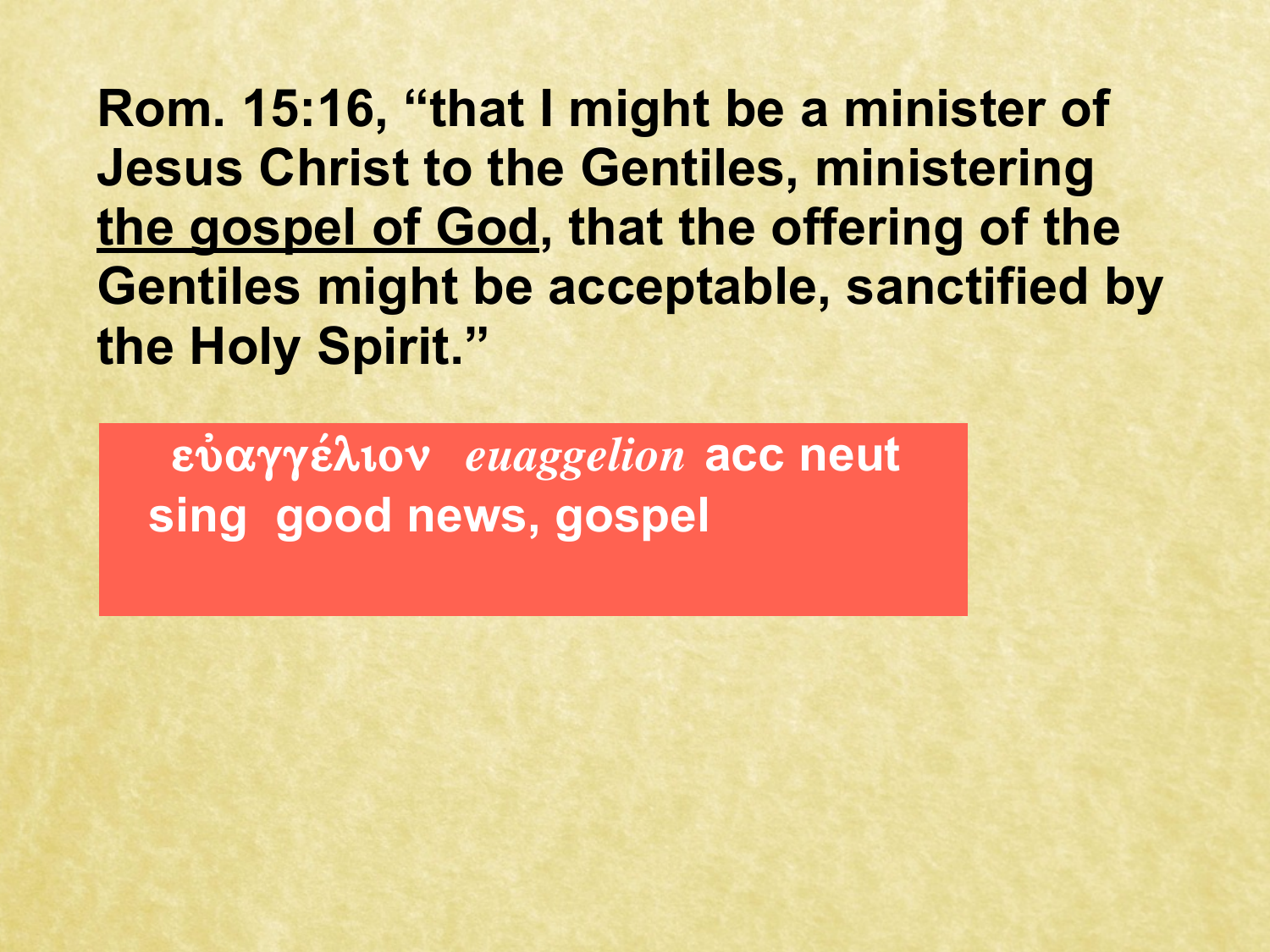**1. The phrase "***of God"* **tells us that the source of the gospel is God. He designed it in eternity past.**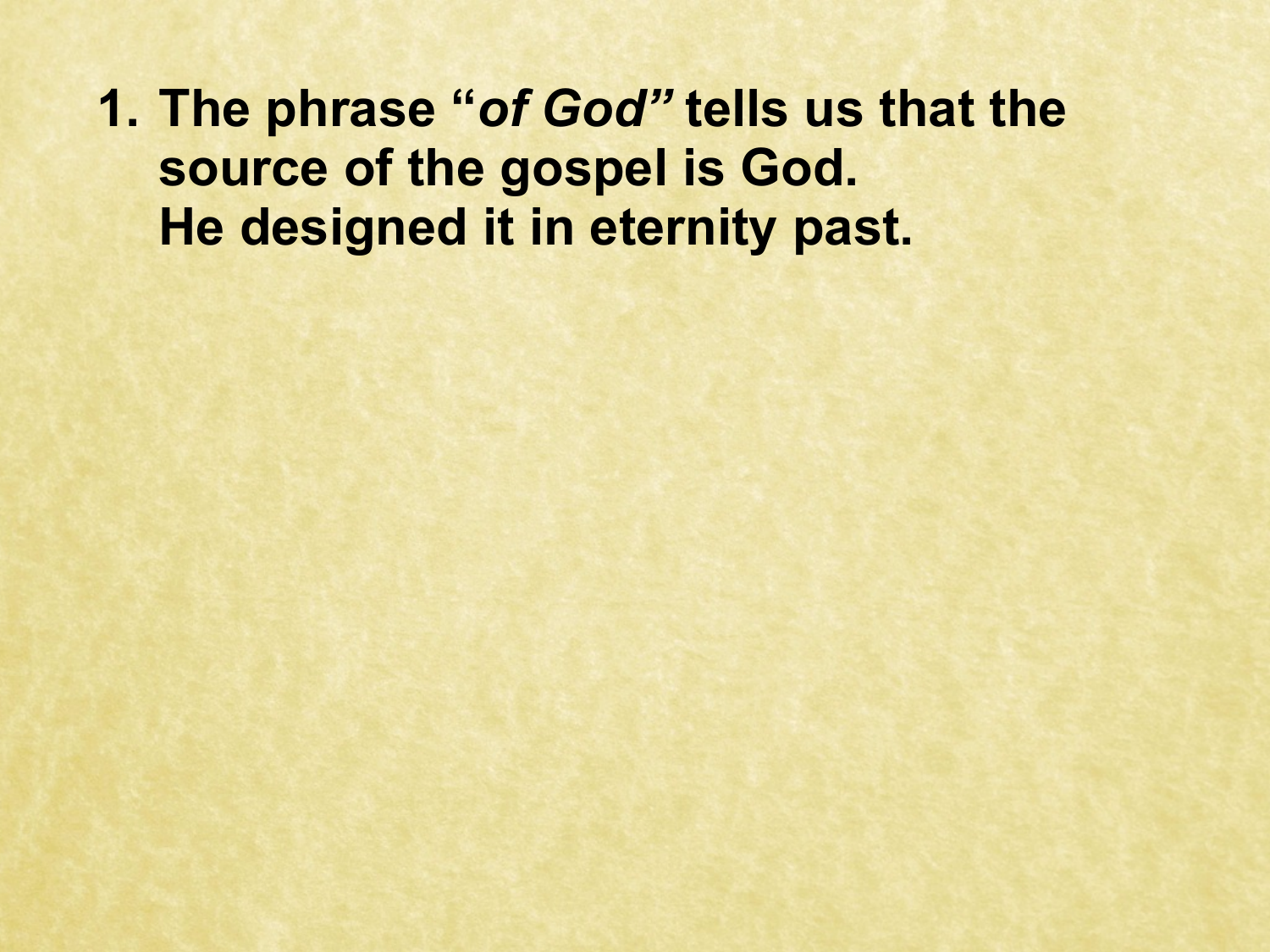**2. The gospel is** *good news* **to everyone, Jew and Gentile. God provided a salvation for all mankind without exception and without distinction.** 

**Limited atonement: Christ died for all without distinction.**

**Unlimited atonement: Christ died for all without exception.**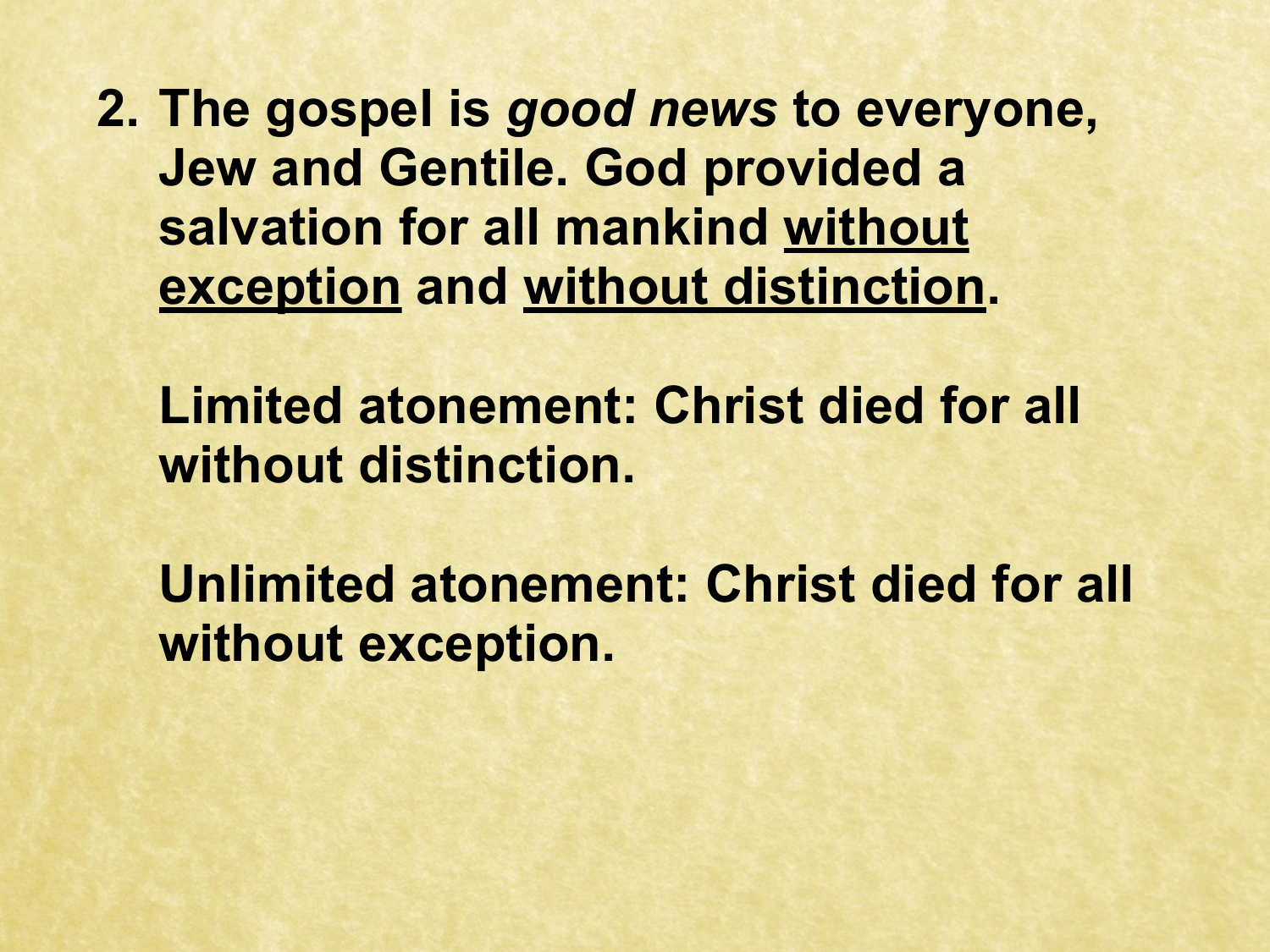- **3. The good news is that Christ has paid the penalty freeing every person from the sin penalty.**
	- **We are born spiritually dead. Eph. 2:1**
	- **We are born lacking perfect righteousness, Isa. 64:6**
	- **And we are born under the condemnation of Adam's original sin. 1 Cor. 15:22**
	- **Christ paid the penalty for the condemnation. That leaves each of us spiritually dead, and lacking righteousness. 1 Pet. 3:18; 2 Cor. 5:21**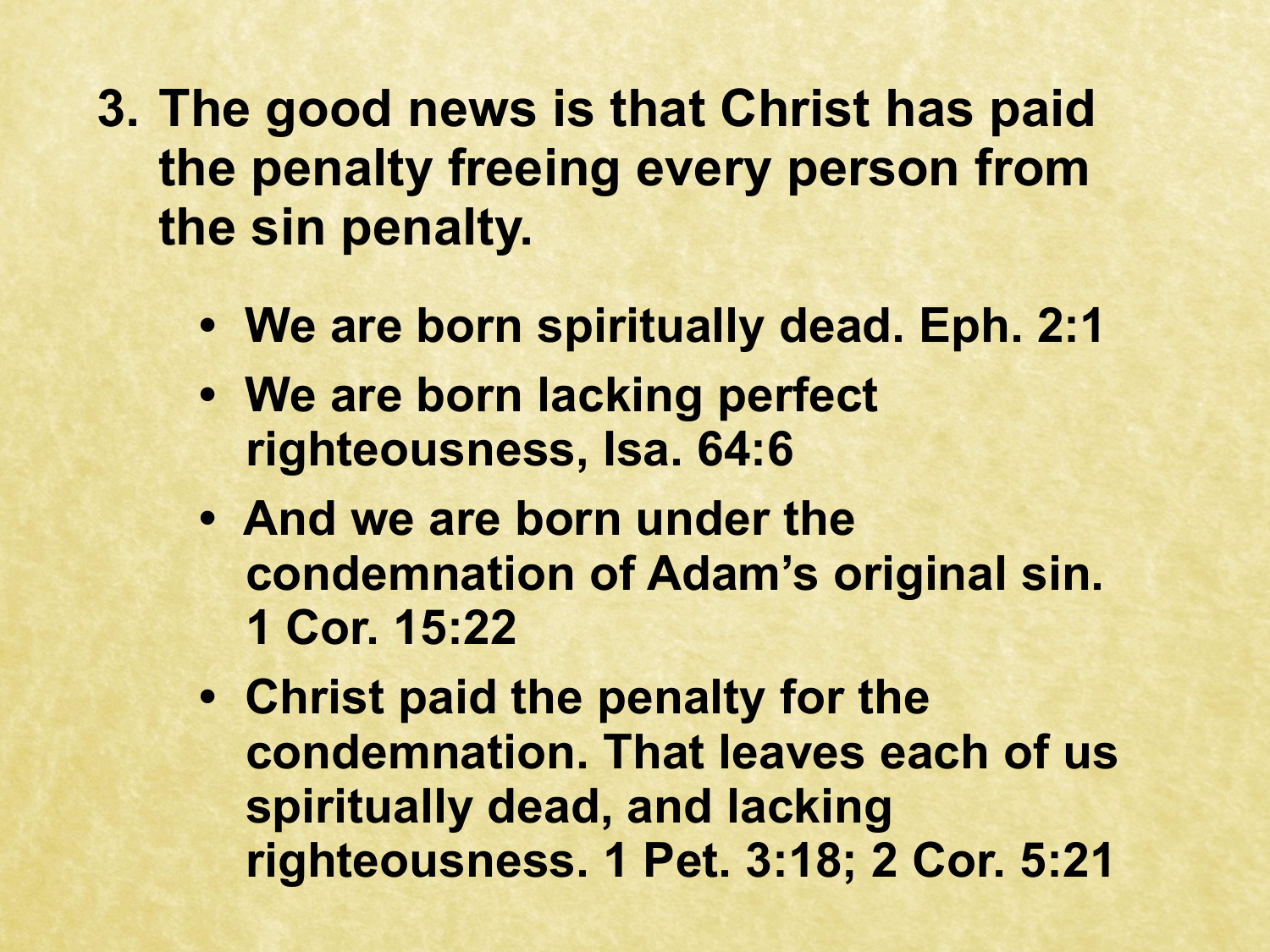**4. Christ's payment of the penalty does not save us or give us righteousness or impart life.**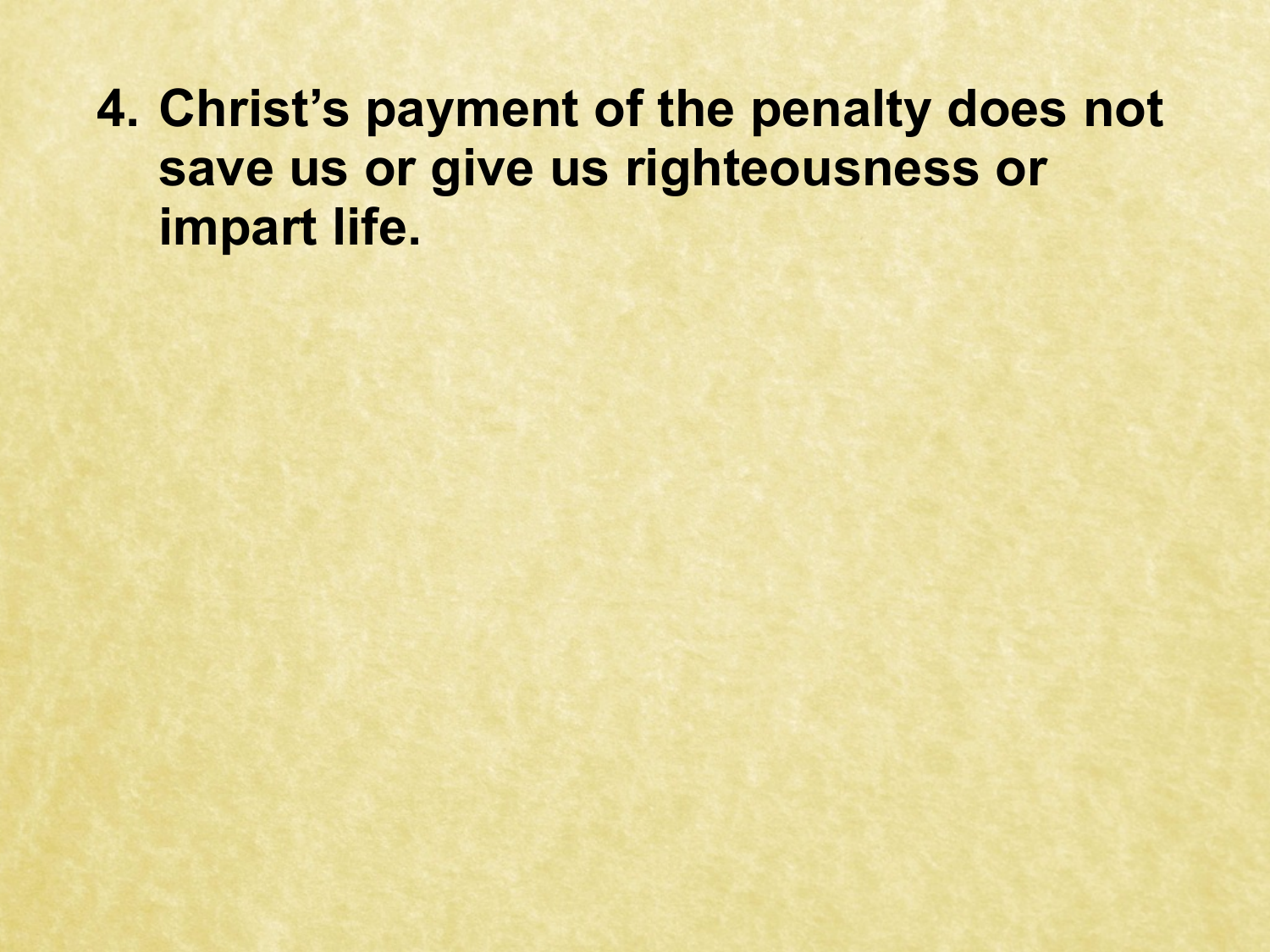# **5. Only by trusting Christ do we receive spiritual life and perfect righteousness.**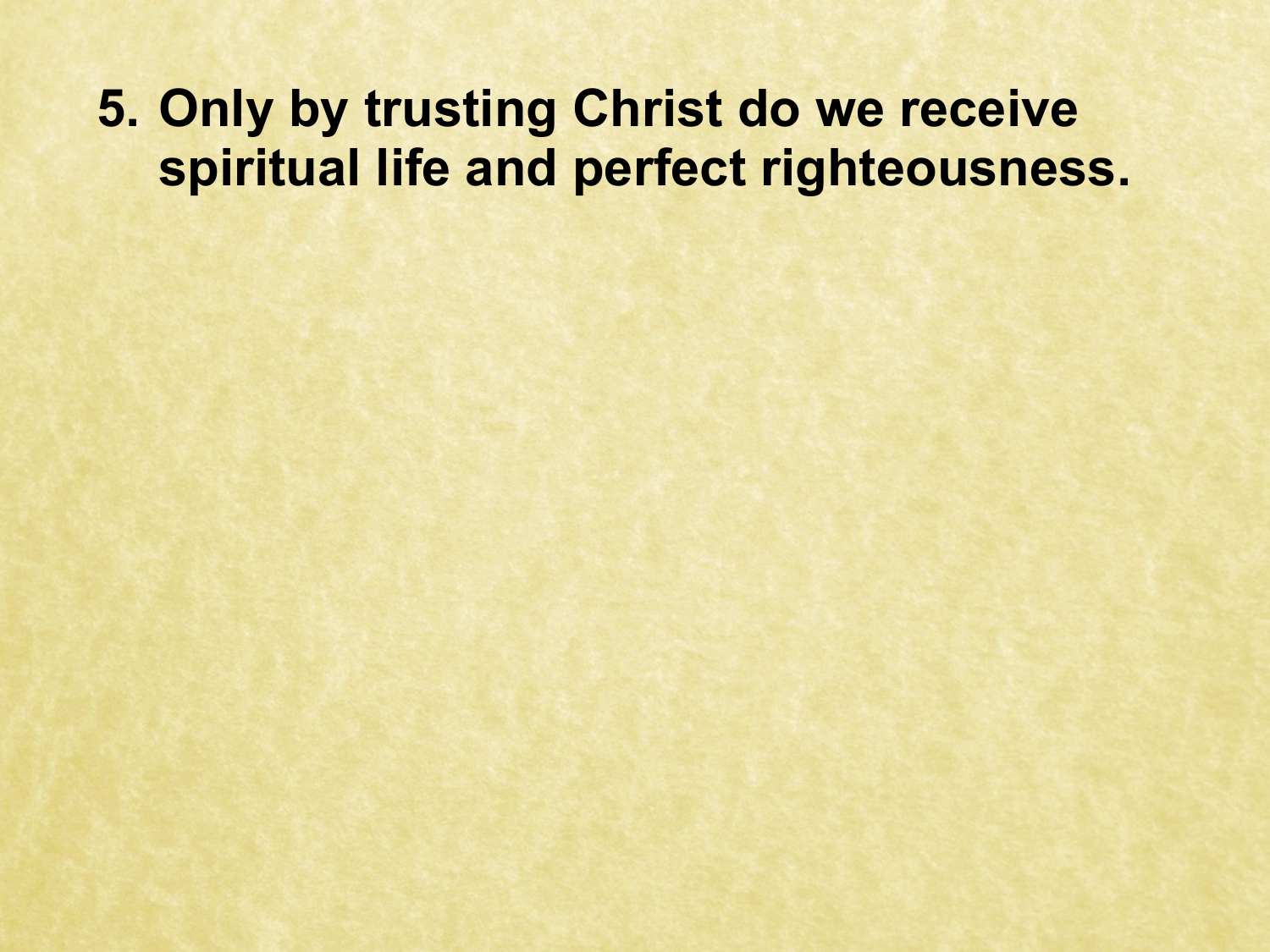**6. At the instant of faith alone in Christ alone we are positionally, legally, totally forgiven of** *all* **sin.** 

We receive a new human spirit **(regeneration)**

**We receive the imputation of Christ's righteousness (imputation)**

**We are declared righteous and we are given eternal life (justification)**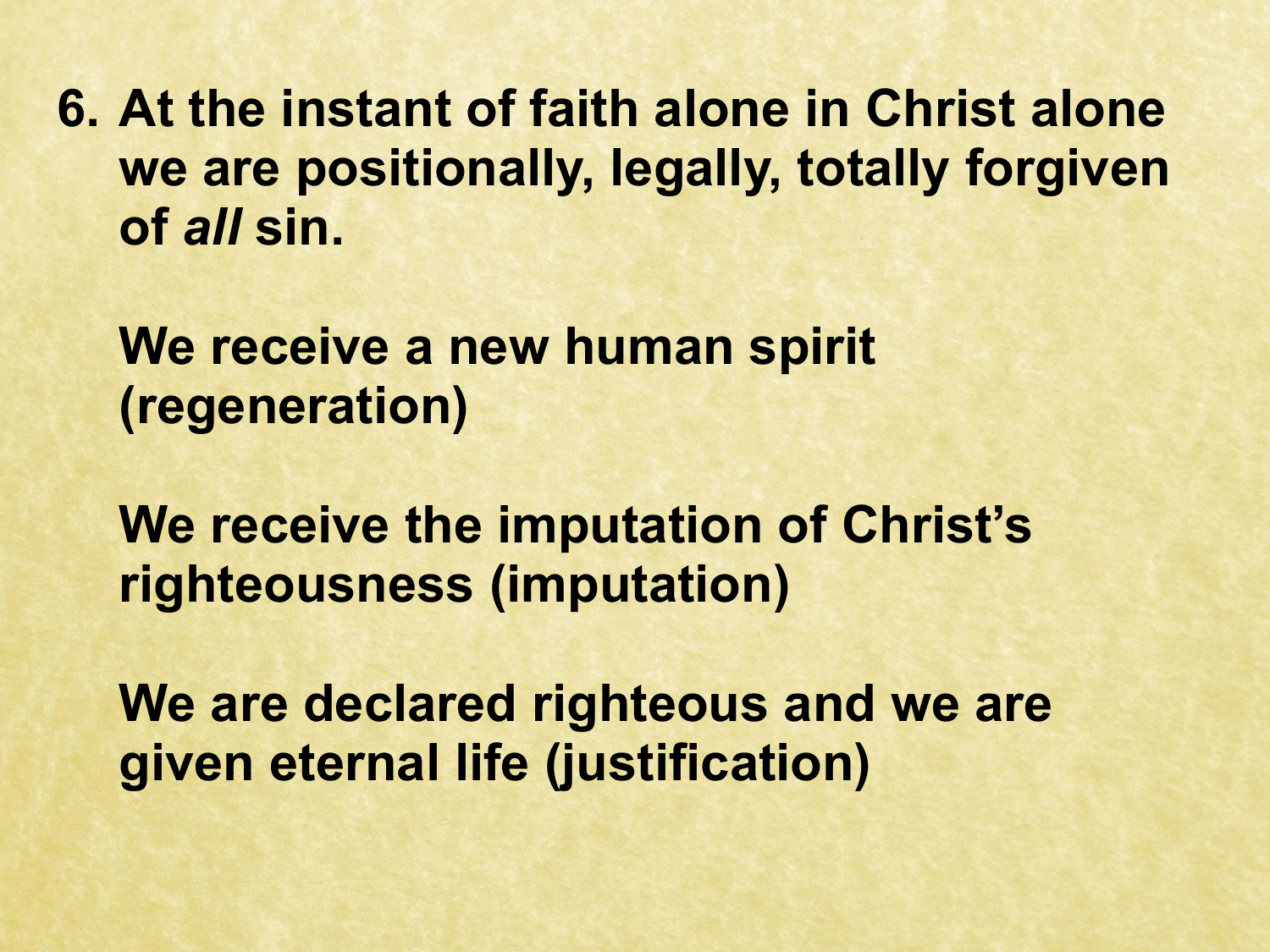**Rom. 15:19, "in mighty signs and wonders, by the power of the Spirit of God, so that from Jerusalem and round about to Illyricum I have fully preached the gospel of Christ."**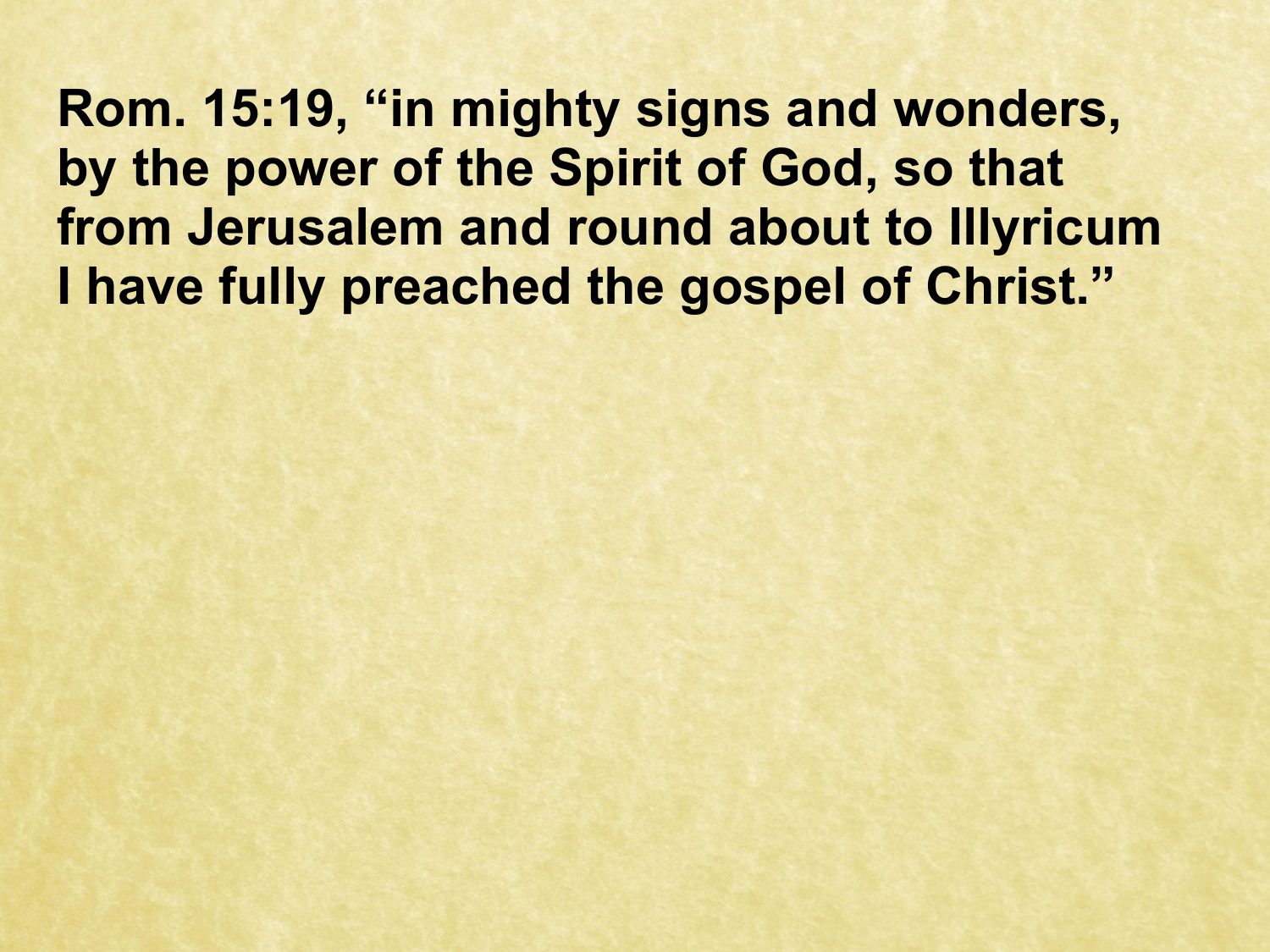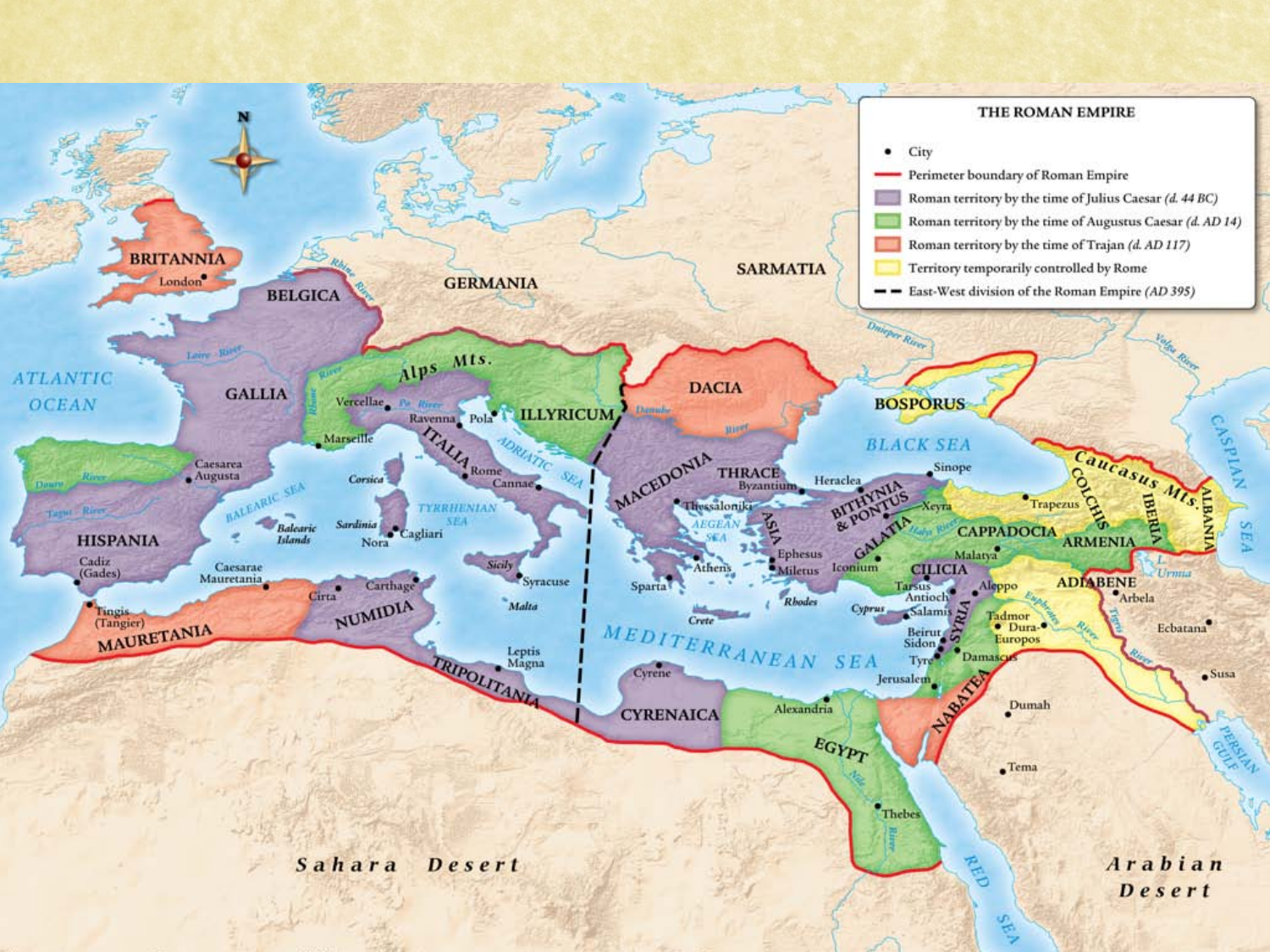**Rom. 15:19, "in mighty signs and wonders, by the power of the Spirit of God, so that from Jerusalem and round about to Illyricum I have fully preached the gospel of Christ."**

**2 Cor. 12:12, "Truly the signs of an apostle were accomplished among you with all perseverance, in signs and wonders and mighty deeds."**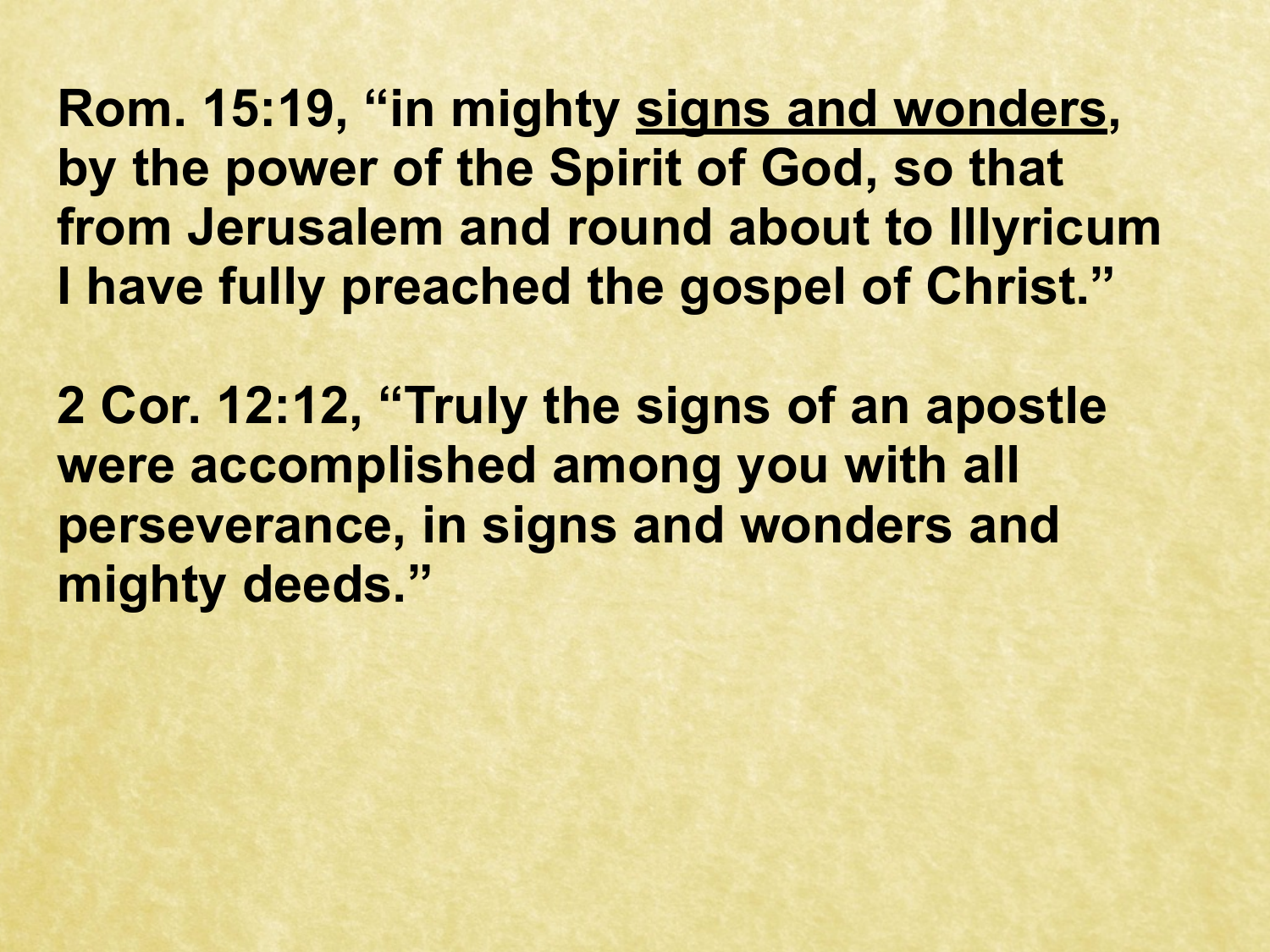**Rom. 15:19, "in mighty signs and wonders, by the power of the Spirit of God, so that from Jerusalem and round about to Illyricum I have fully preached the gospel of Christ."**

 $\pi \lambda$ ηρόω *plēroō* **perf act infin to fill; fulfill "I have completely fulfilled the gospel [ministry]"**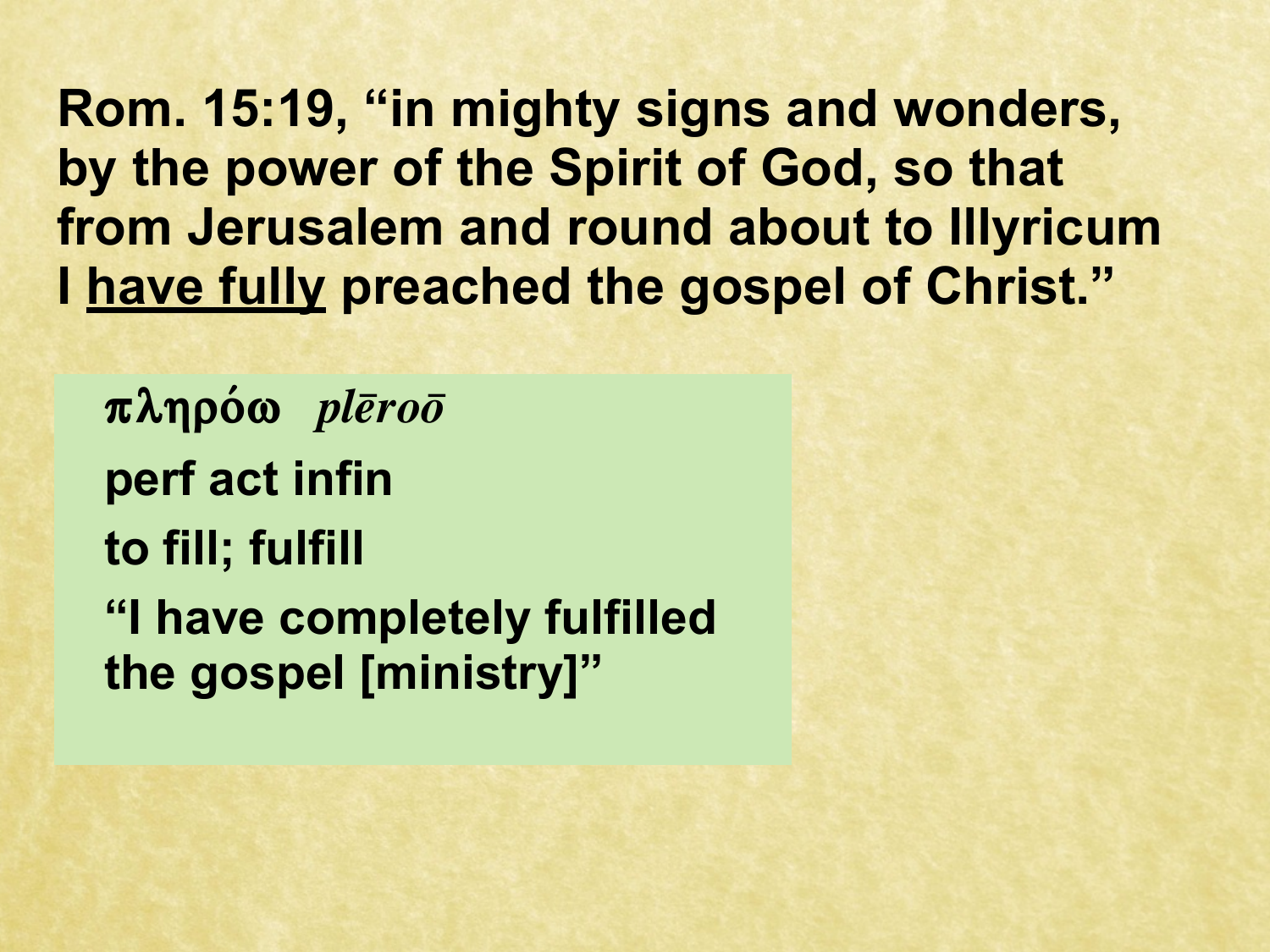**Rom. 1:8, "First, I thank my God through Jesus Christ for you all, that your faith is spoken of throughout the whole world."**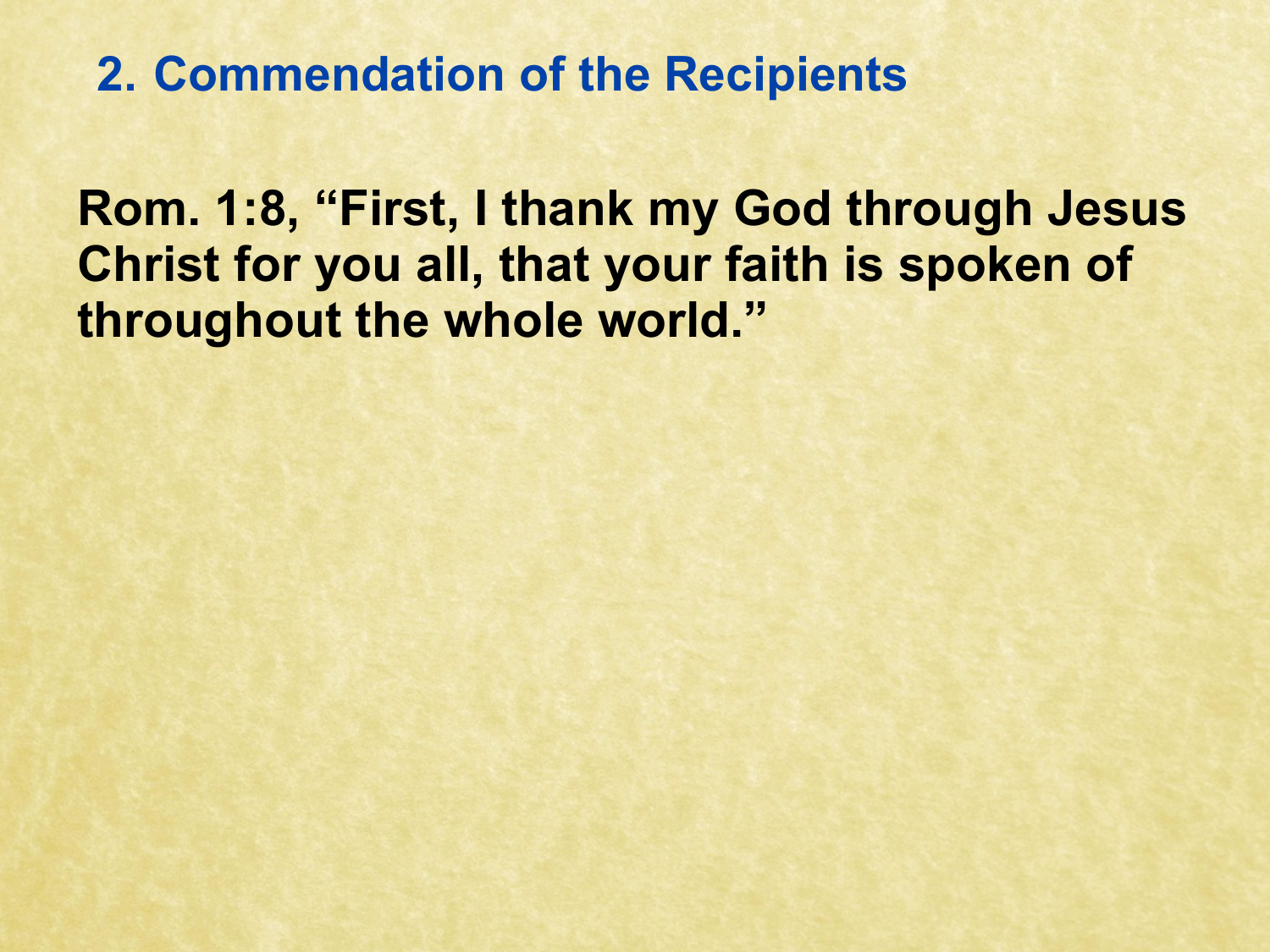**Rom. 1:8, "First, I thank my God through Jesus Christ for you all, that your faith is spoken of throughout the whole world."**

**1. Mixing faith with the promises of God.**

**Heb. 4:2, "For indeed the gospel was preached to us as well as to them; but the word which they heard did not profit them, not being mixed with faith in those who heard it."**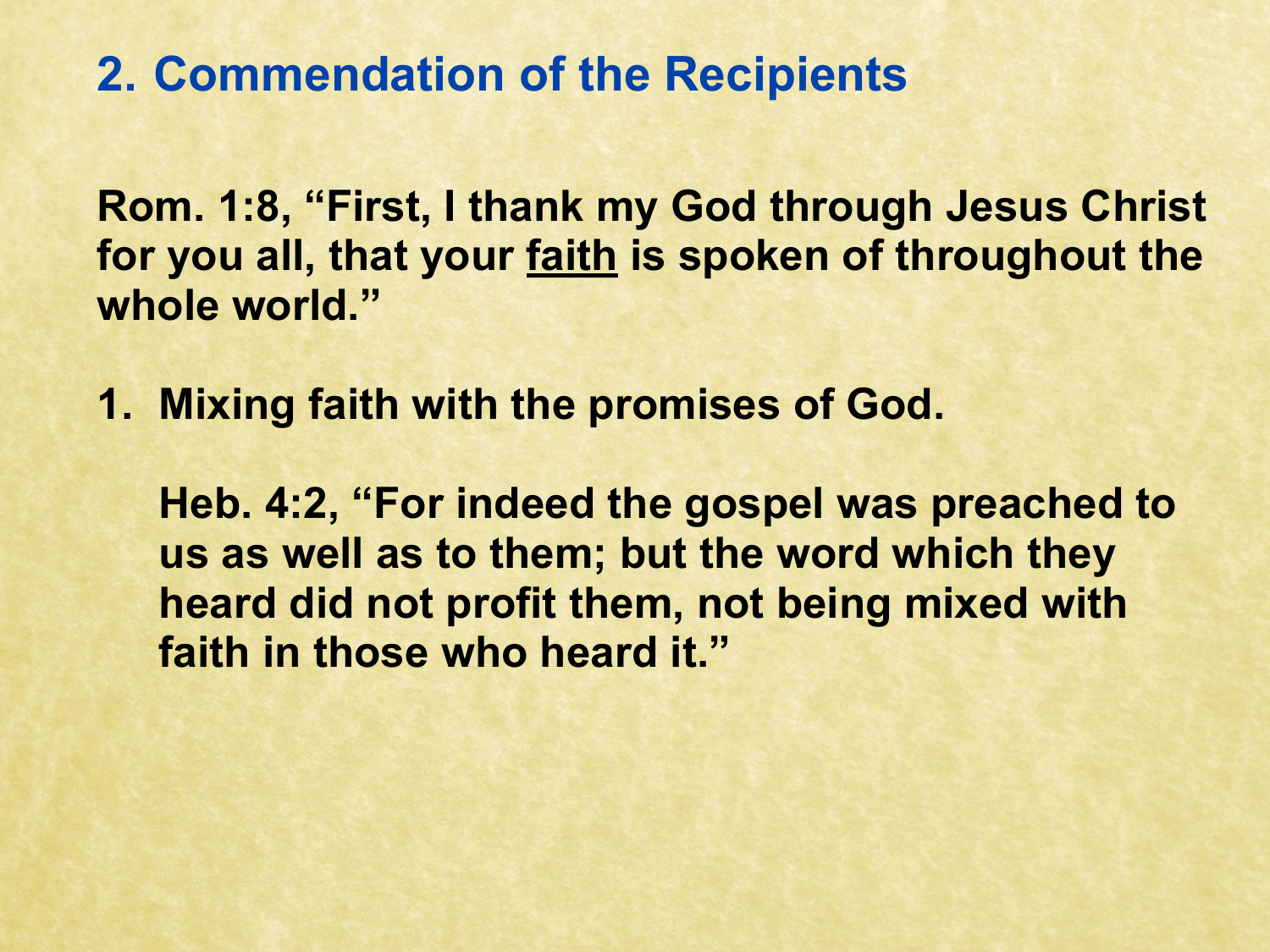**Rom. 1:8, "First, I thank my God through Jesus Christ for you all, that your faith is spoken of throughout the whole world.** 

**2. Understanding the embedded reasoning contained within the promise.**

**Prov. 3:5, "Trust in the LORD with all your heart, And lean not on your own understanding;**

**Prov. 3:6, "In all your ways acknowledge Him, And He shall direct your paths."**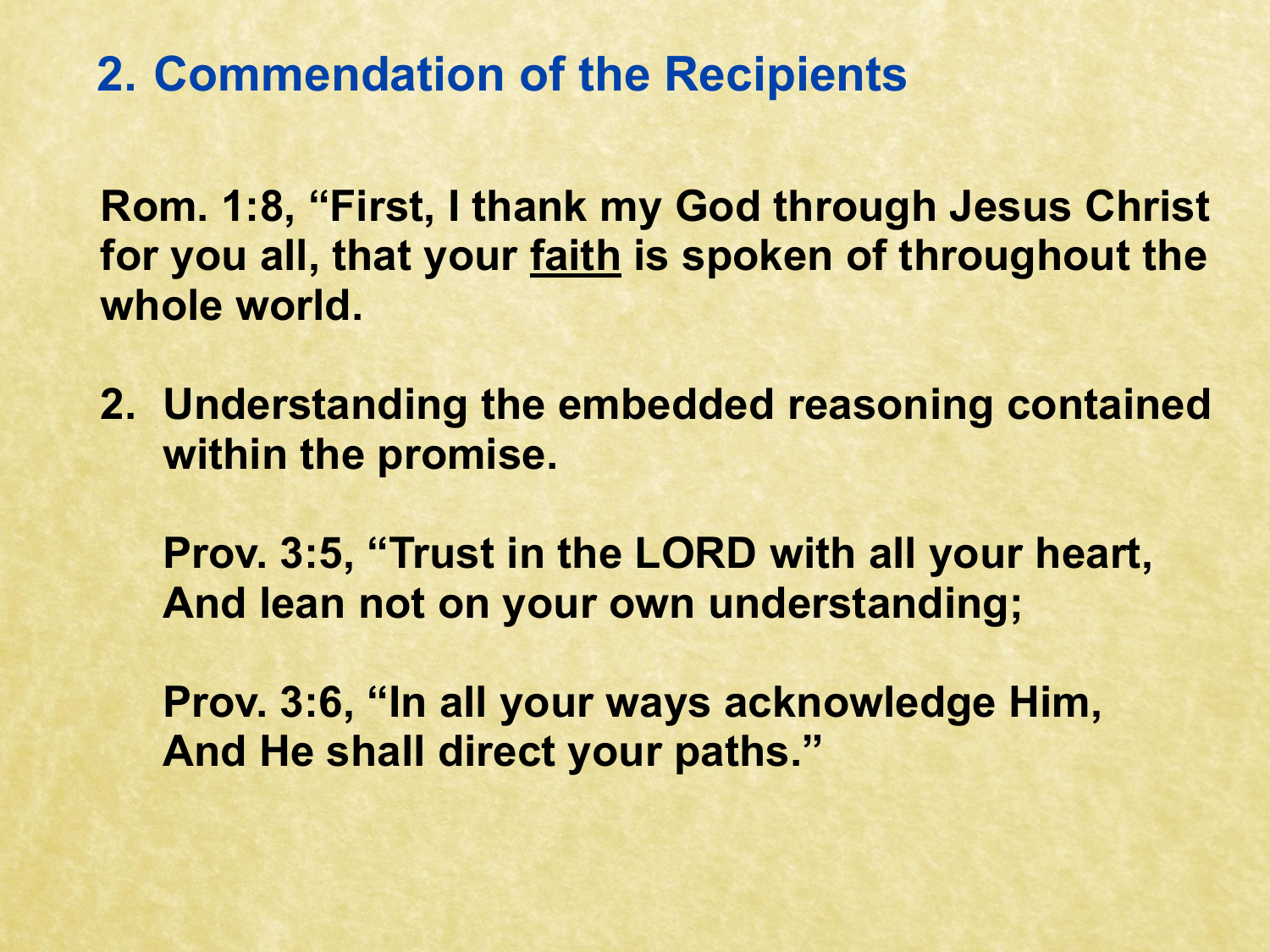**Rom. 1:8, "First, I thank my God through Jesus Christ for you all, that your faith is spoken of throughout the whole world."**

**3. We reach a conclusion that stabilizes our emotions and our soul.**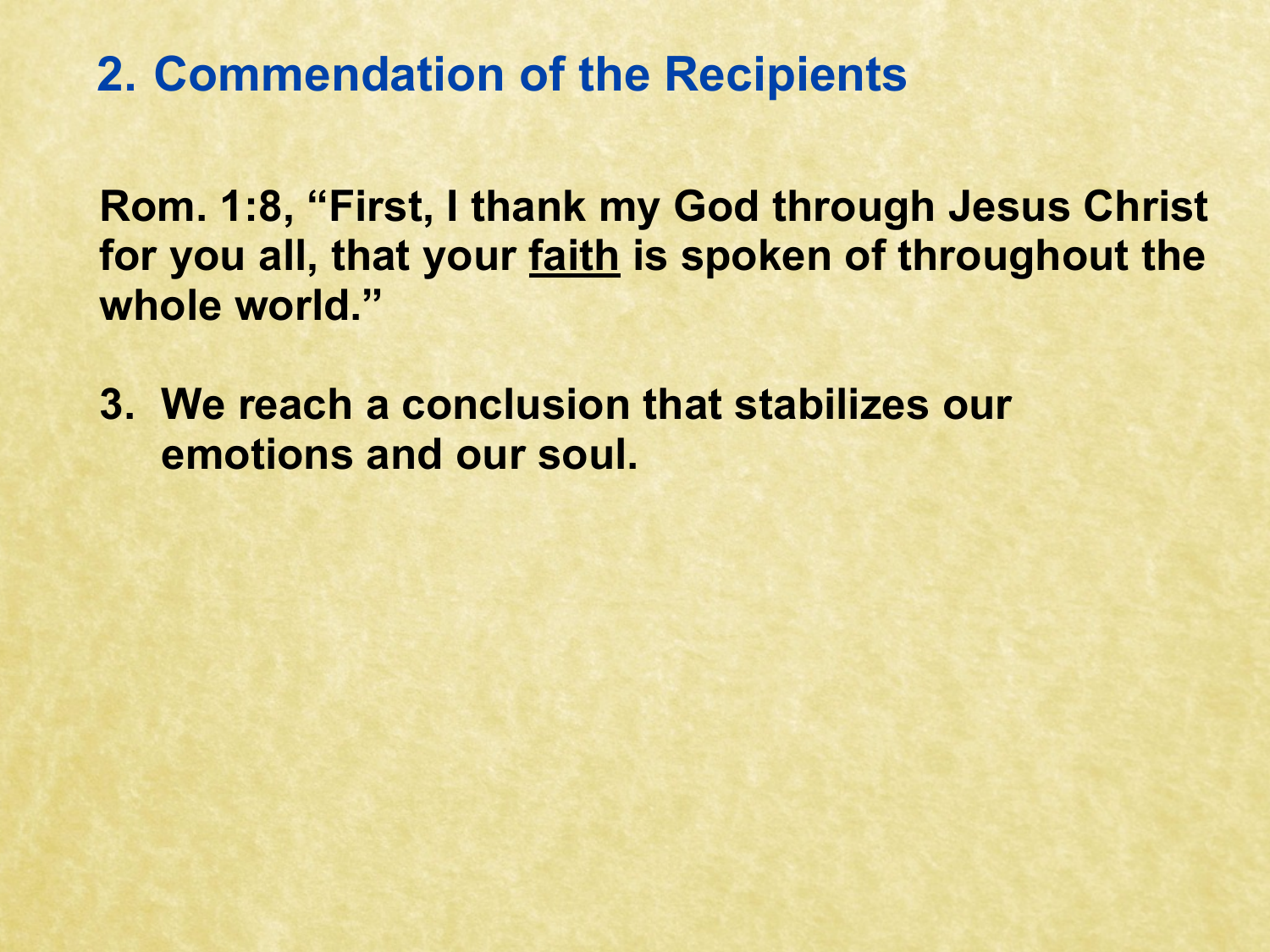**Rom. 15:14, "Now I myself am confident concerning you, my brethren, that you also are full of goodness, filled with all knowledge, able also to admonish one another."**

**Rom. 16:19, "For your obedience has become known to all. Therefore I am glad on your behalf; but I want you to be wise in what is good, and simple concerning evil."**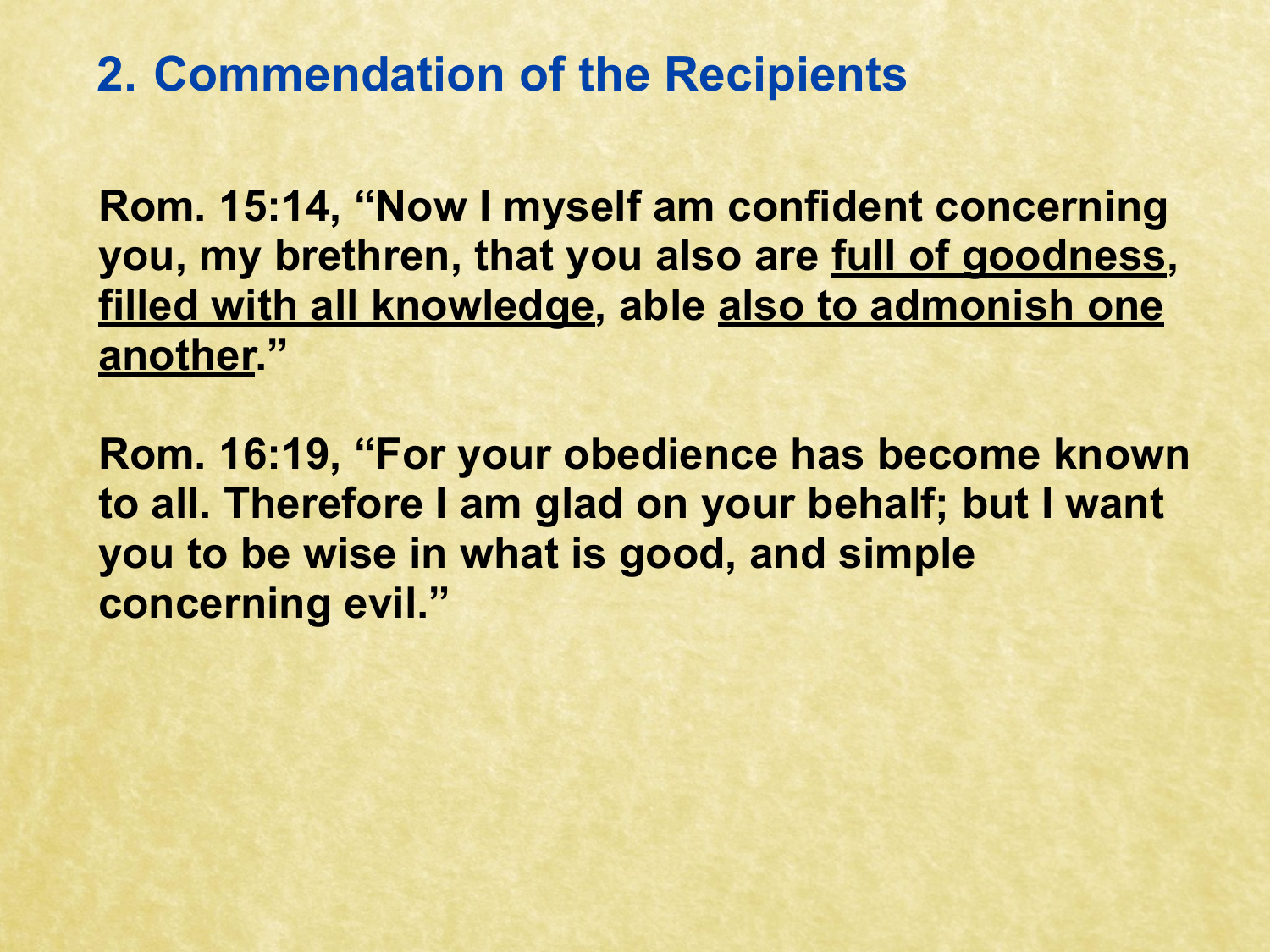**Rom. 15:14, "Now I myself am confident concerning you, my brethren, that you also are full of goodness, filled with all knowledge, able also to admonish one another."**

**Rom. 16:19, "For your obedience has become known to all. Therefore I am glad on your behalf; but I want you to be wise in what is good, and simple concerning evil."**

**Full of goodness: an idiom describing their general character; generous, kind, upright.**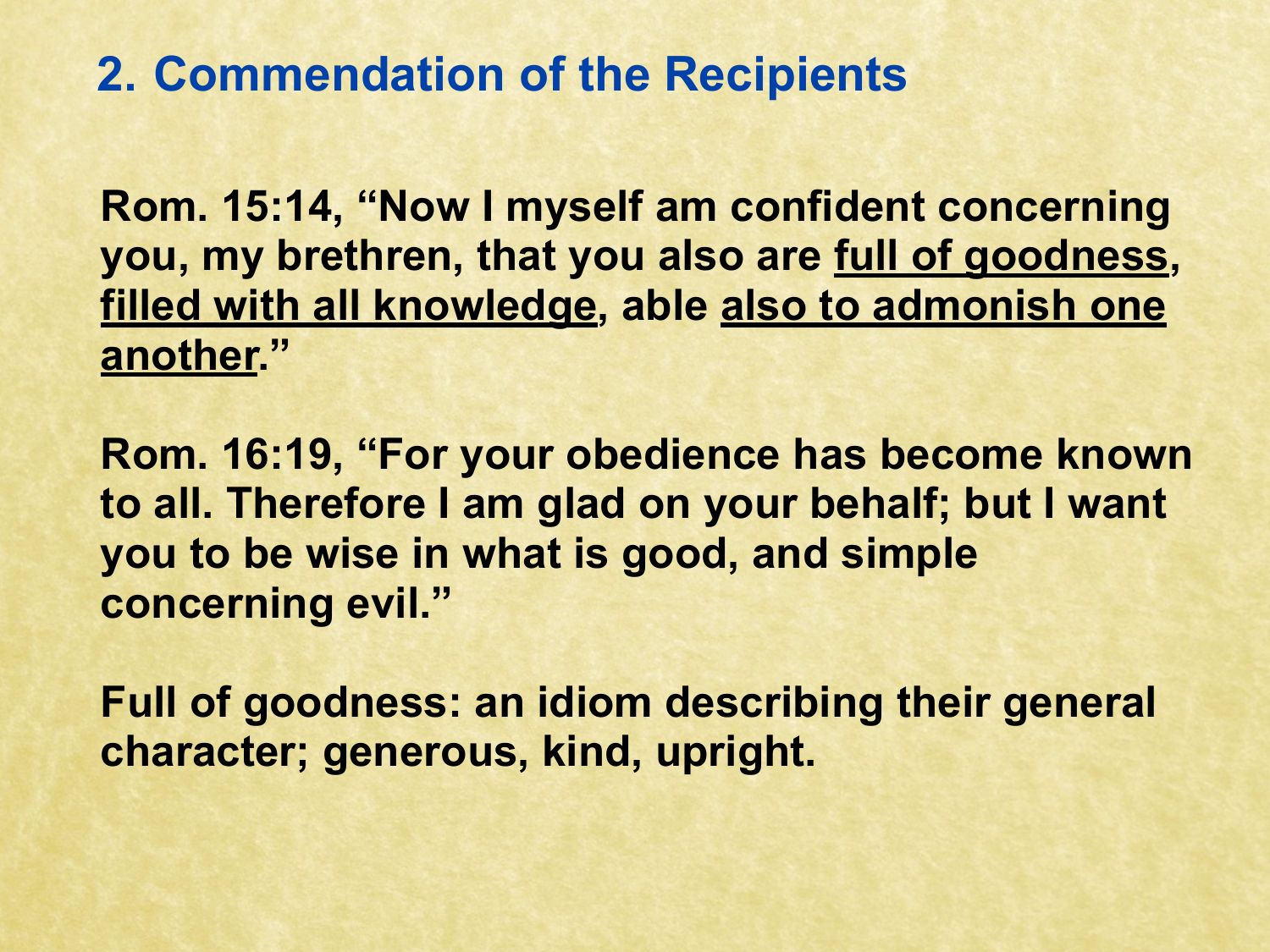**Rom. 15:14, "Now I myself am confident concerning you, my brethren, that you also are full of goodness, filled with all knowledge, able also to admonish one another."** 

**Rom. 16:19, "For your obedience has become known to all. Therefore I am glad on your behalf; but I want you to be wise in what is good, and simple concerning evil."**

**plhro/w perf pass part masc plur nom to fill; fulfill; Eph. 5:18 commands us to be filled by means of the Spirit.**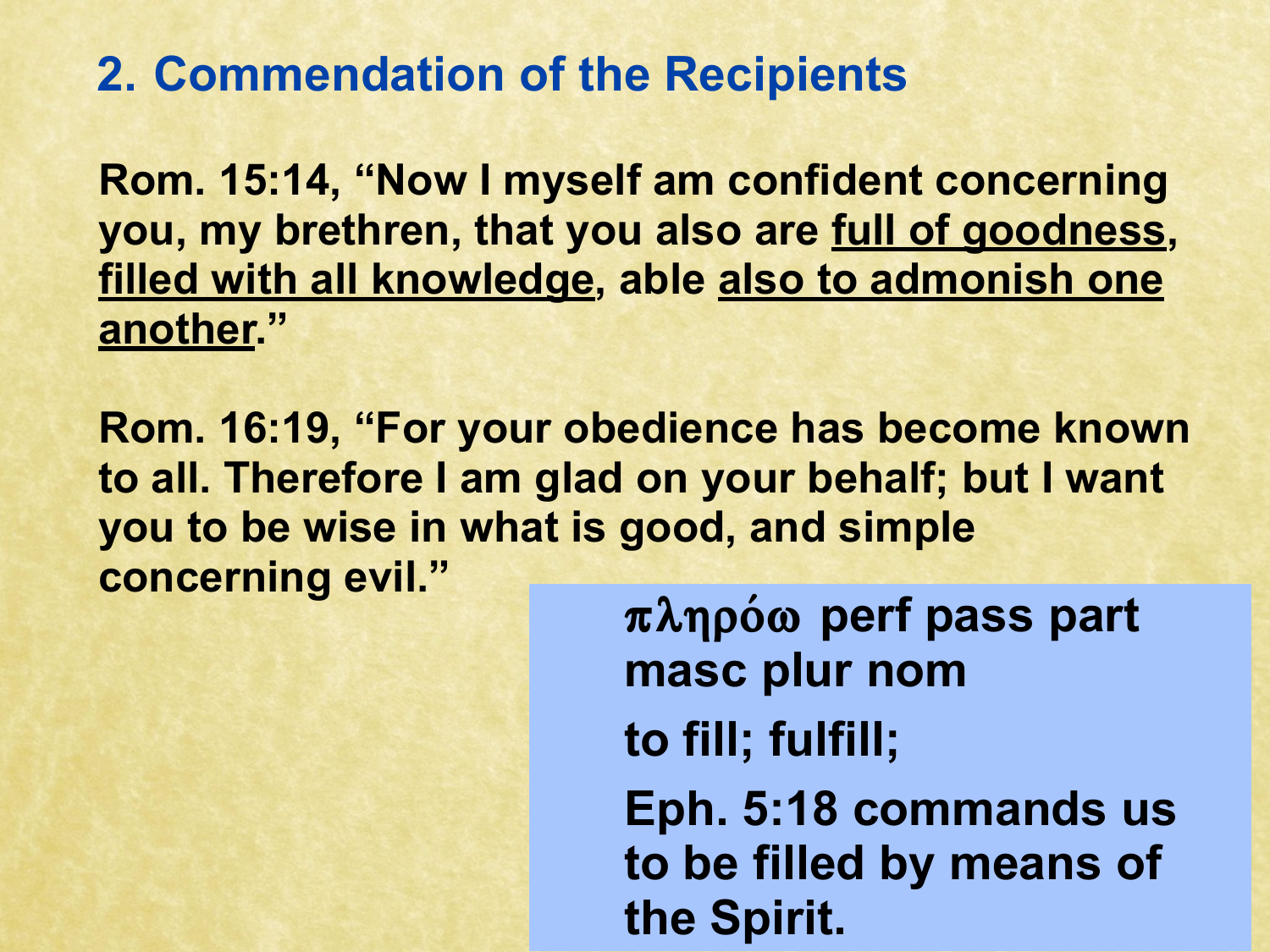Rom. 15:14, "Now I myself am confident concerning you, my brethren, that you also are full of goodness, filled with all knowledge, able also to admonish one another."

 $\dot{\alpha} \gamma \alpha \theta \omega \sigma \acute{\nu} \nu \eta$  agathosune gen fem sing "goodness"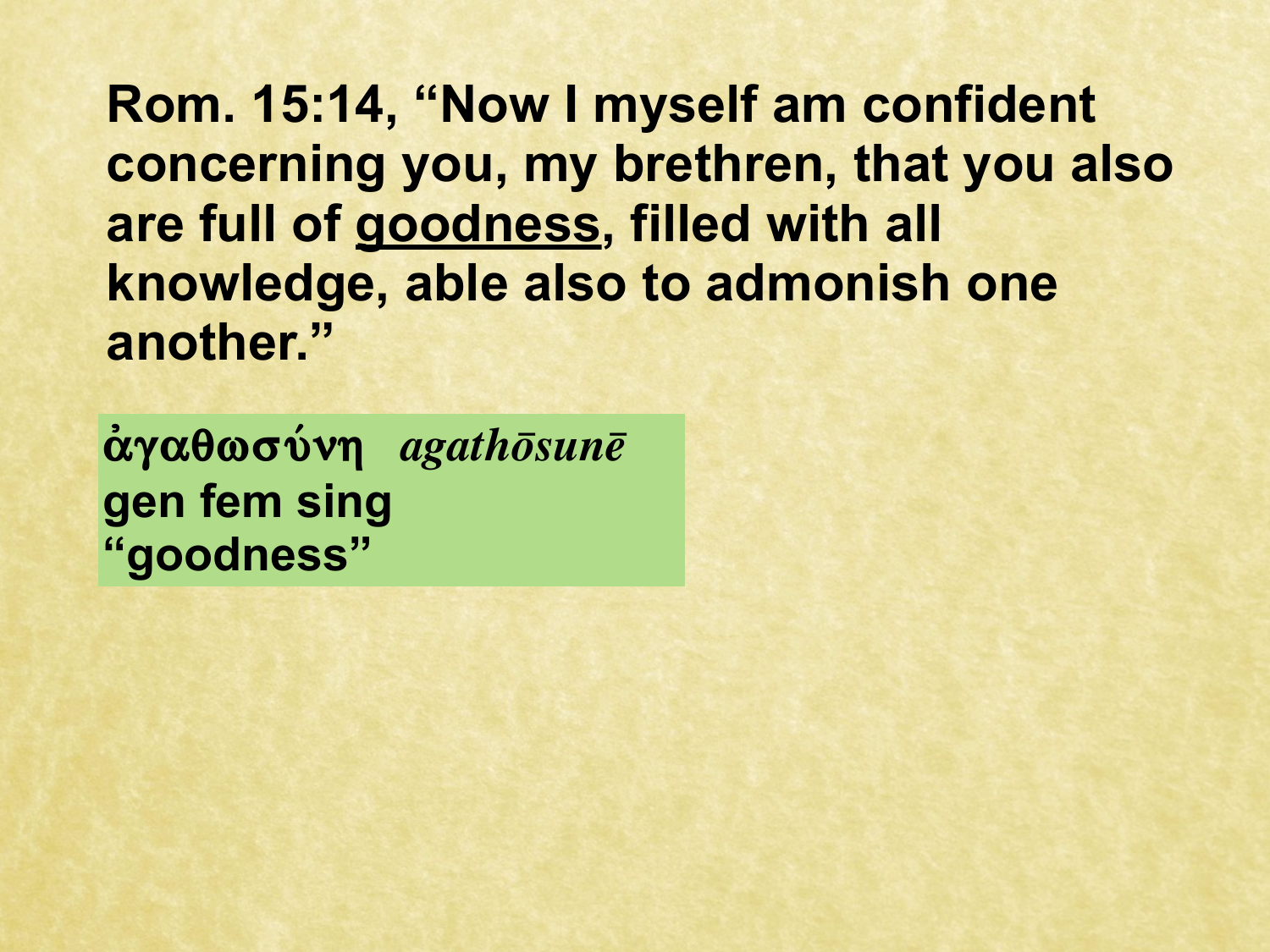Rom. 15:14, "Now I myself am confident concerning you, my brethren, that you also are full of goodness, filled with all knowledge, able also to admonish one another."

αγαθωσύνη agathōsunē gen fem sing "goodness"

 $\pi \lambda \eta \rho \acute{o} \omega$  plēroō perf pass part masc plur nom "to fill; fulfill"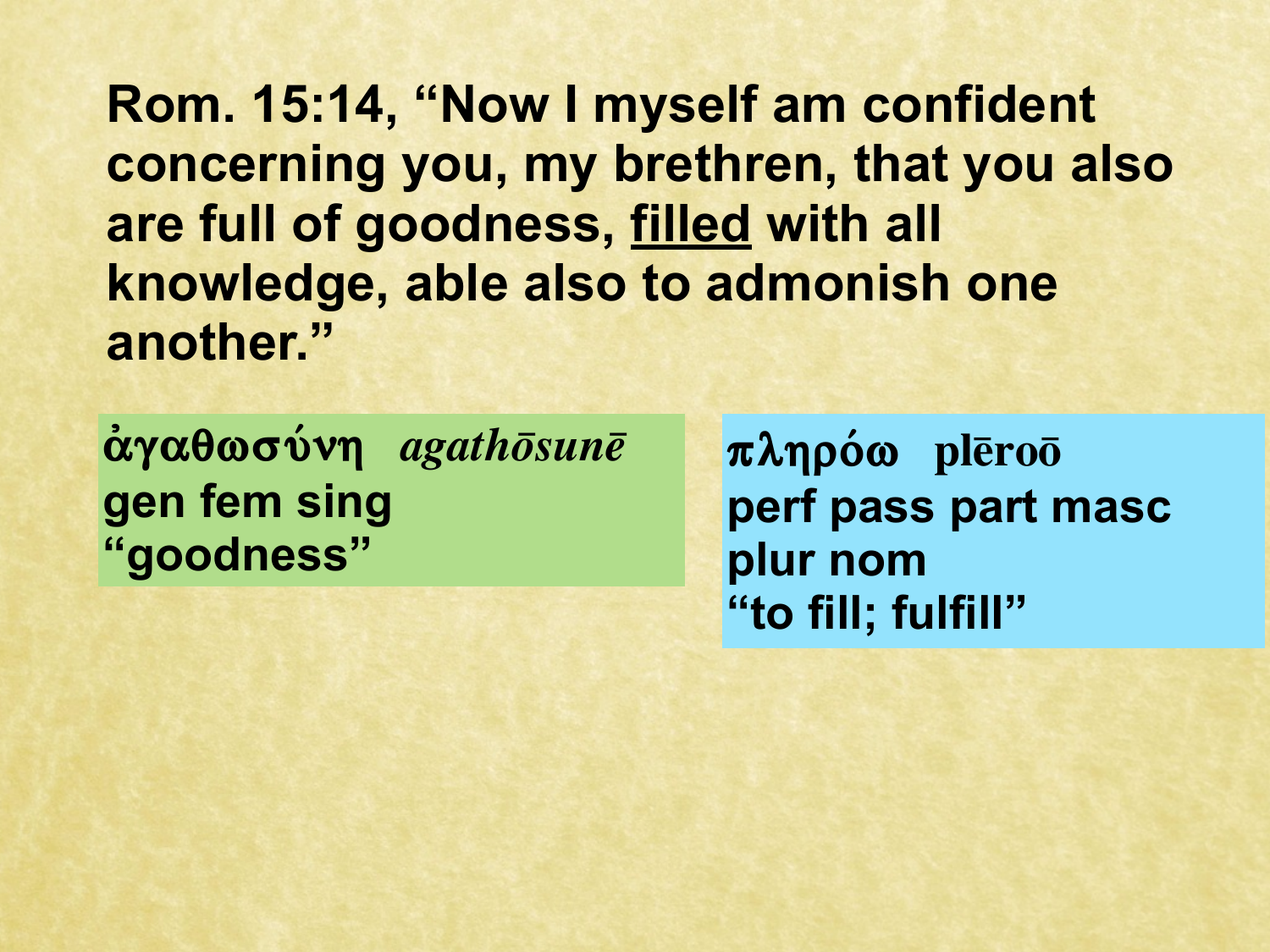Rom. 15:14, "Now I myself am confident concerning you, my brethren, that you also are full of goodness, filled with all knowledge, able also to admonish one another."

 $\alpha$ γαθωσύνη *agathōsunē* gen fem sing "goodness"

 $\pi \lambda \eta \rho \acute{o} \omega$  pleroo perf pass part masc plur nom "to fill; fulfill"

vouθετέω noutheteō pres act infin "to warn, admonish, advising, warning, reminding, teaching and spurring on."